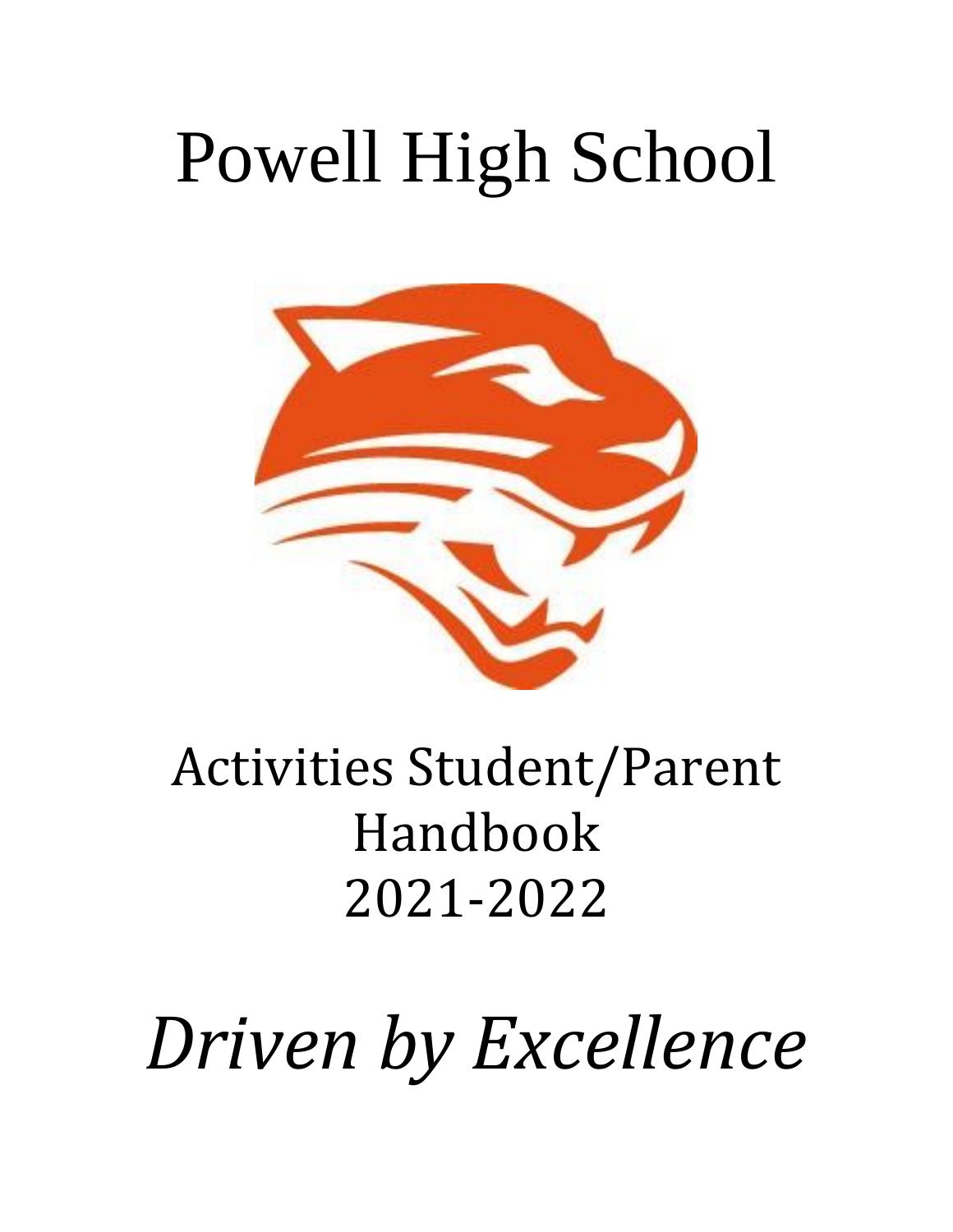#### PANTHER ATHLETICS

Boys Basketball Cheerleading Boys Cross Country Football Boys Golf Boys Soccer Boys Swimming Boys Tennis Boys Track Wrestling

#### LADY PANTHER ATHLETICS

Girls Basketball Cheerleading Girls Cross Country Dance Girls Golf Girls Soccer Girls Swimming Girls Tennis Girls Track Volleyball

#### PANTHER/LADY PANTHER ACTIVITIES

Art Guild Band Chorus Drama Erocne FFA Jazz Band Letter Club NHS Publications Robotics SkillsUSA Speech and Debate Student Council

Principal – Tim Wormald Assistant Principal – Steve Lensegrav Activities/Athletic Director – Scott McKenzie Administrative Assistant Activities/Athletic - Vicki Walsh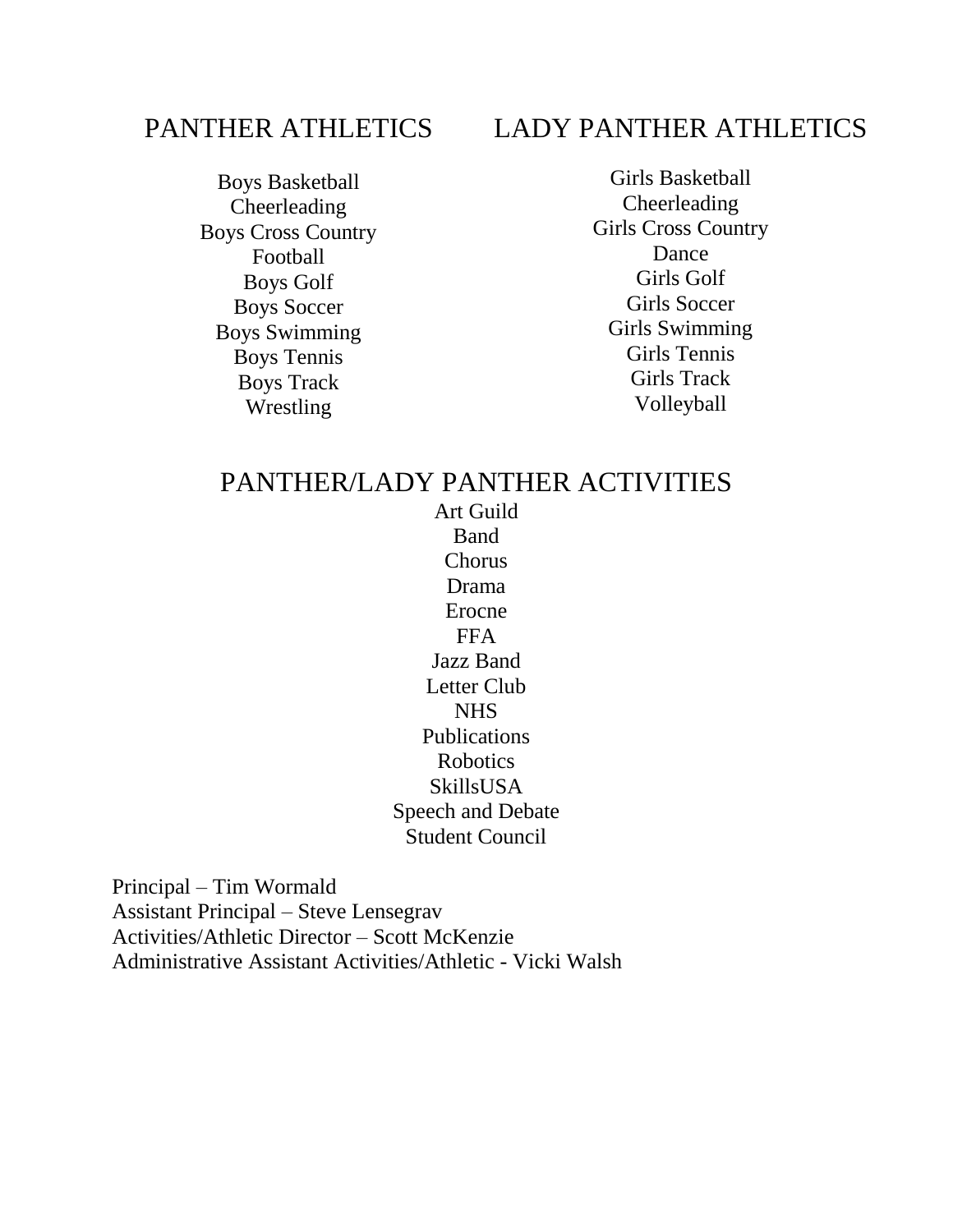### **Powell High School Activities Department**

Congratulations! You are part of the long tradition of academic and extra-curricular excellence that is Powell High School. We are very proud of our students and work hard to see them succeed in all of their endeavors. To that end, we offer a variety of extra-curricular programs to enhance the overall academic experience.

Participation in activities and athletics has proven to be a major contributor to wholesome lifetime values, a step toward achieving successful adulthood, but never without self-discipline. Those who participate represent not only themselves but their student body, faculty, family, and community. With that responsibility in mind, it is imperative that participants conduct themselves with class, discipline, and integrity. My hope is that, when people think about activities at Powell High School, they think of success that has been achieved by doing things the right way.

#### **Class**

- Represent the school and community in a positive manner in everything you do
- Be proud of your program, but demonstrate humility
- Treat others, including your opponent, with dignity and respect

#### **Discipline**

- Earn your success
- Lead by example
- Put forth the best of you

#### **Integrity**

- Match your words with actions
- Make decisions you (and your mother) can be proud of
- Speak the truth to build others up

#### **Scott McKenzie-Activities Director**

## PANTHER PRIDE

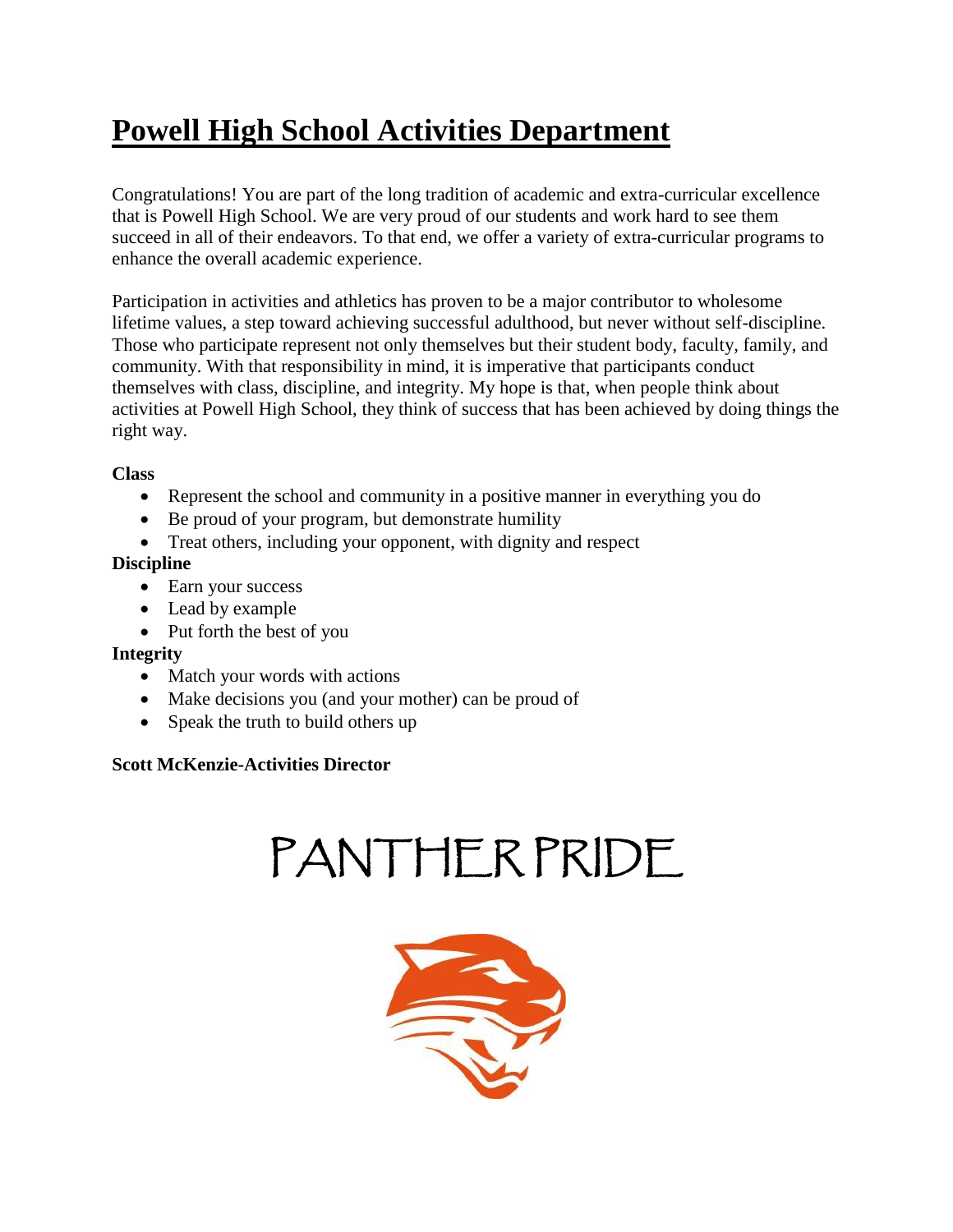#### **PHILOSOPHY**

The Board of Education believes that a dynamic program of student activities is vital to the educational development of all students. Participation in these activities is a privilege that carries with it responsibilities to the school, to the activity, to other students, to the community and to the participants themselves.

The experiences gained from participation in the Activities Program should aid in the development of favorable habits and attitudes in students that will prepare them for adult life in a democratic society.

The Activities Program should function as an integral part of the total curriculum. It shall offer opportunities for the student to develop all-around growth, to encourage good citizenship, to assist in the development of positive relationships, and to help develop a positive self-esteem.

#### **THE CASE FOR HIGH SCHOOL ATHLETIC/ACTIVITIES**

There is a secret in America's high schools that need not be hidden any longer. The secret is that activities are not just a way to have fun or be with friends, they are a valuable educational tool. From interscholastic sports to music, drama and debate, activities enrich a student's high school experience.

Athletics and activities support the **Academic Mission** of schools. They are not a diversion, but rather an extension of a good education program. Students who participate in athletic and activity programs tend to have higher grade point averages, better attendance records, lower dropout rates and fewer discipline problems than those who do not.

Athletics and Activities are **Inherently Educational.** Athletic and Activity programs provide valuable lessons on many practical situations—teamwork, sportsmanship, winning and losing, along with hard work. Through participation in athletics and activity programs students learn self-discipline, build selfconfidence and develop skills to handle competitive situations. These qualities are what the public expects schools to produce in students, so they become responsible adults and productive citizens.

Athletics and Activities **Foster Success in Later Life.** Participation in high school athletics and activities is often a predictor of later success in college, a career and becoming a contributing member of society.

*From the National Federation of State High Schools Association*

#### **OBJECTIVES**

The objectives of student participation are as follows:

- 1. Develop the key skills which participation cultivates: leadership, cooperation, dependability, organization, sociability, self-control, respect for rules and regulations, role acceptance, prioritization and agenda development, good health habits, and teamwork.
- 2. Develop the fundamental physical skills needed for participation in activities.
- 3. Develop life-long vocational and recreational interests.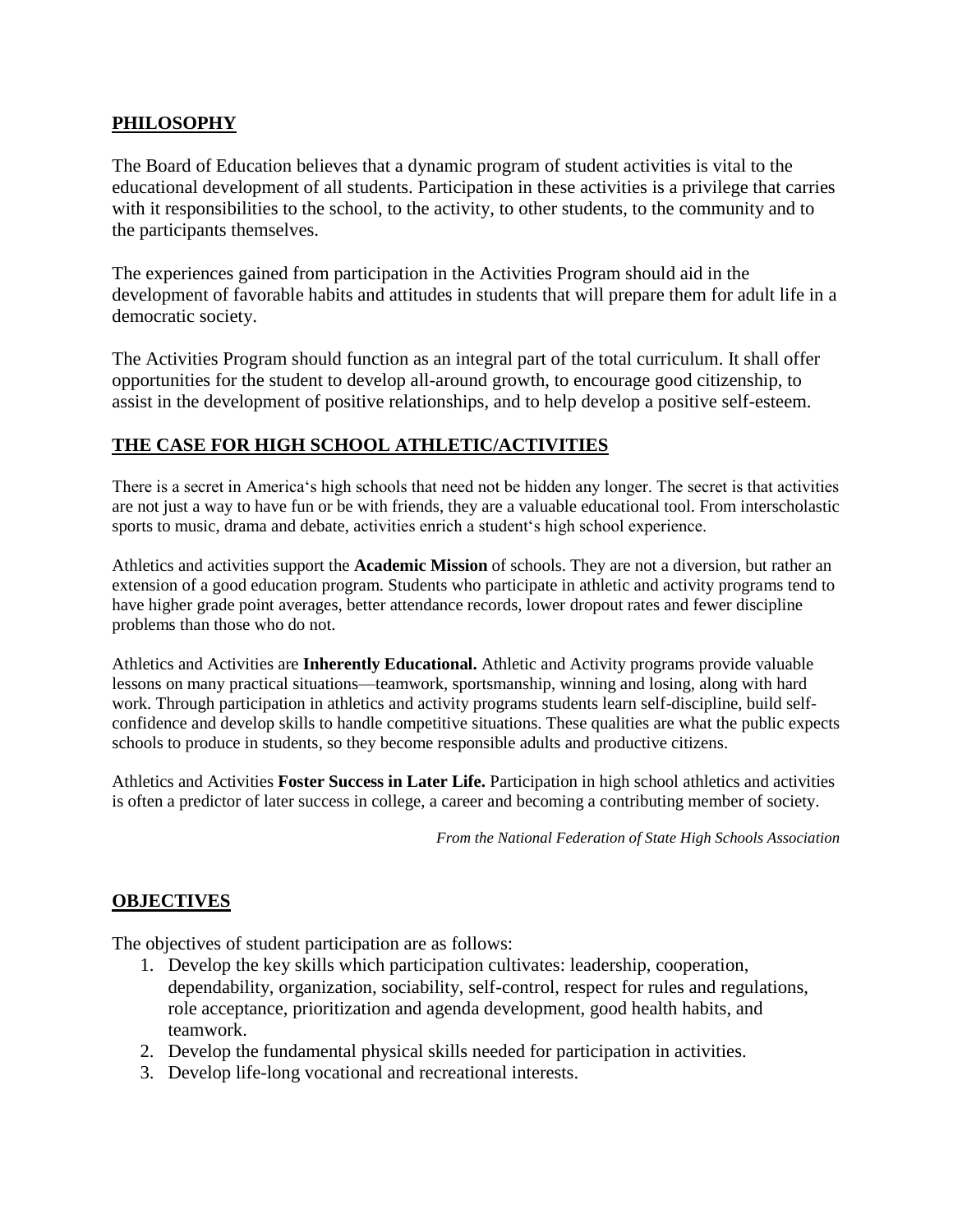#### **PARTICIPATION IN MULTIPLE PROGRAMS**

Those students who to participate in a variety of activities/athletics benefit most from their involvement in them. Specialization in any one activity is not encouraged, and students should not limit themselves in their potential growth experiences. Specialization may occur through the student's choice, but it is not encouraged.

#### **DISTRICT POLICY**

It is the intent of Park County School District #1 to include a program of extra-curricular activities for all students enrolled in Grades K-12 as a part of the school curriculum. The Board of Trustees believes that such activities effectively promote the educational goals and values received by students in the classroom and help provide a better overall educational program.

However, the District does not fund or financially support summer clinics or camps, etc., for sports/athletics or for extra-curricular or co-curricular groups or individuals. Under certain circumstances use of District facilities may be permitted for such programs.

#### **Definitions**

The definition of an extra-curricular school activity is one which falls into one of the following categories:

- a. Student Council and its member organizations (clubs, etc.);
- b. Service as staff members of school publications;
- c. Musical festivals or contests;
- d. Speech contests, debates, dramatic contests/productions, etc.;
- e. All organized events which are a part of the presentation and conduct of interscholastic athletic activities, including membership in bands, drill teams, cheerleading squads, etc.;
- f. Interscholastic athletic contests of all types;

g. Any other extra-class activities which result primarily in inter-school and intra-school competitions.

The definition of a co-curricular school activity is any activity that is outside of the regular curriculum but complements the regular curriculum, for example: Family Career Community Leaders of America, Future Business Leaders of America, Future Farmers of America, etc.

#### **Eligibility for Participation**

It is a privilege and not a right for students attending Park County School District #1 to participate in the school's extra-curricular activities. Participation in such activities may be limited or conditioned upon compliance with District policies, rules and regulations, and/or separate codes of conduct. Such privilege may also be conditioned upon attendance at school and maintaining satisfactory grades.

These rules/regulations shall apply to eligibility for all activities which are approved and sanctioned by the Board of Trustees.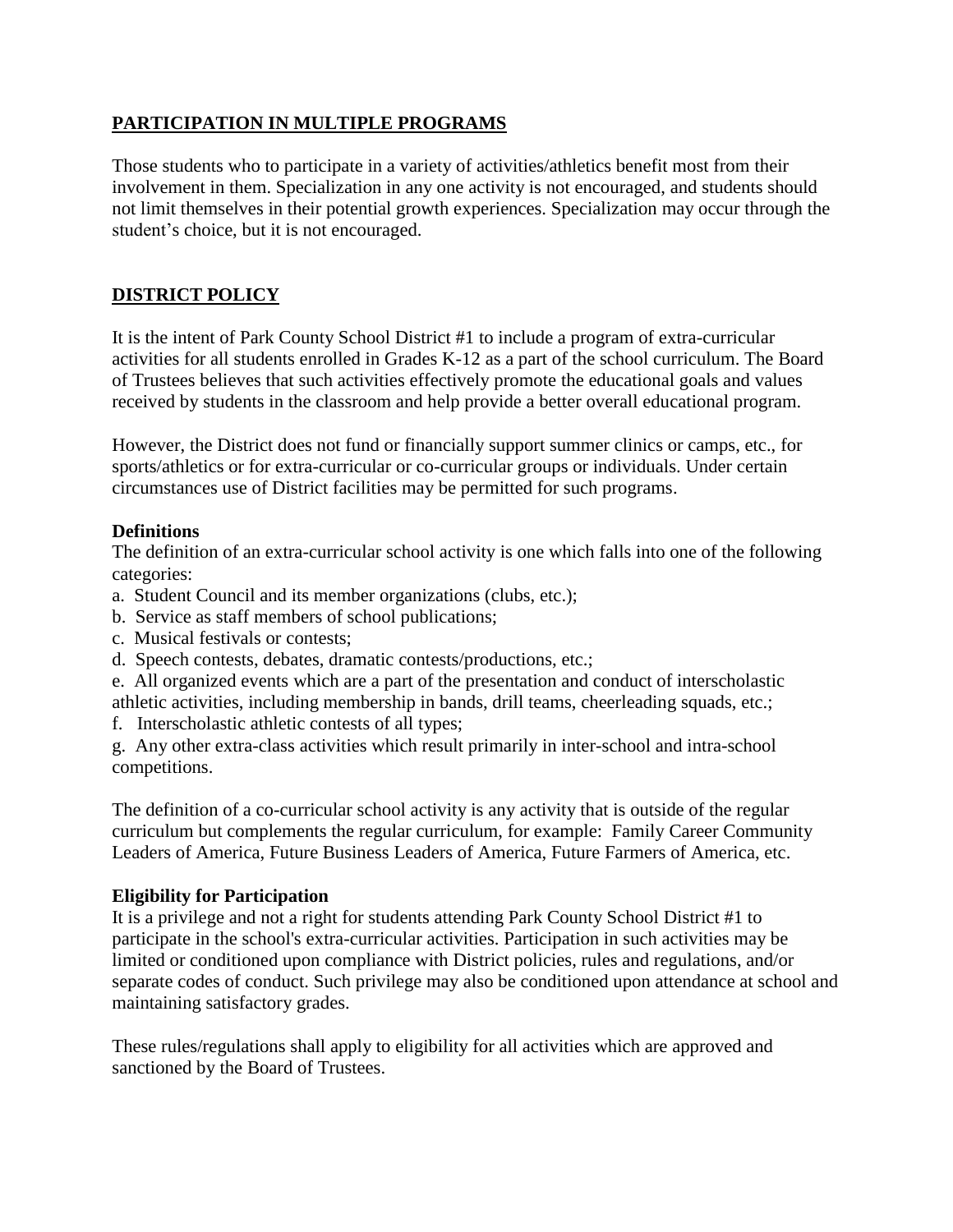#### **Home School Students**

Home school students will be permitted to participate in activities sponsored by the school district, subject to the applicable rules and regulations of the District and of the Wyoming High School Activities Association. Parents of home school students will notify the principal or athletic director when their child does not meet the eligibility requirements of students enrolled in Park County School District #1 schools.

#### **PARENT CODE OF CONDUCT**

As parents, you are an invaluable part of your child's educational development. Your attitudes and actions have the most impact upon the outcome of your child's learning. Therefore, it is important that you see activities for what they can do to help your child's development. The Parent Code of Conduct is

- 1. Be a positive role model through your own actions to make sure your child has the best experience possible.
- 2. Be a "team" fan, not a "my kid" fan.
- 3. Weigh what your children say; they may tend to slant the truth to their advantage.
- 4. Show respect for the opposing players, coaches, spectators and support groups.
- 5. Be respectful of all officials' decisions.
- 6. Do not instruct your children before or after a game; it may conflict with the coach's/sponsor's plans and strategies.
- 7. Praise students in their attempt to improve themselves as students, performers, athletes, and people.
- 8. Gain an understanding and appreciation for the rules of the contest.
- 9. Recognize and show appreciation for an outstanding performance or play by any participant.
- 10. Help your child learn that success is experienced in the development of his or her skills and contribution to a team and that he or she can be proud of that endeavor, win or lose.
- 11. If you have a concern, take time to talk with coaches/sponsors in an appropriate manner, including working with them to identify the proper time and place. Be sure to follow the designated chain of command.
- 12. Reinforce our alcohol, tobacco, and other drug-free policies by refraining from the use of any such substances before and during performances and contests or any event associated with student extra-curricular activities, including post season banquets, celebrations etc.
- 13. Remember that admission to a school event is a privilege.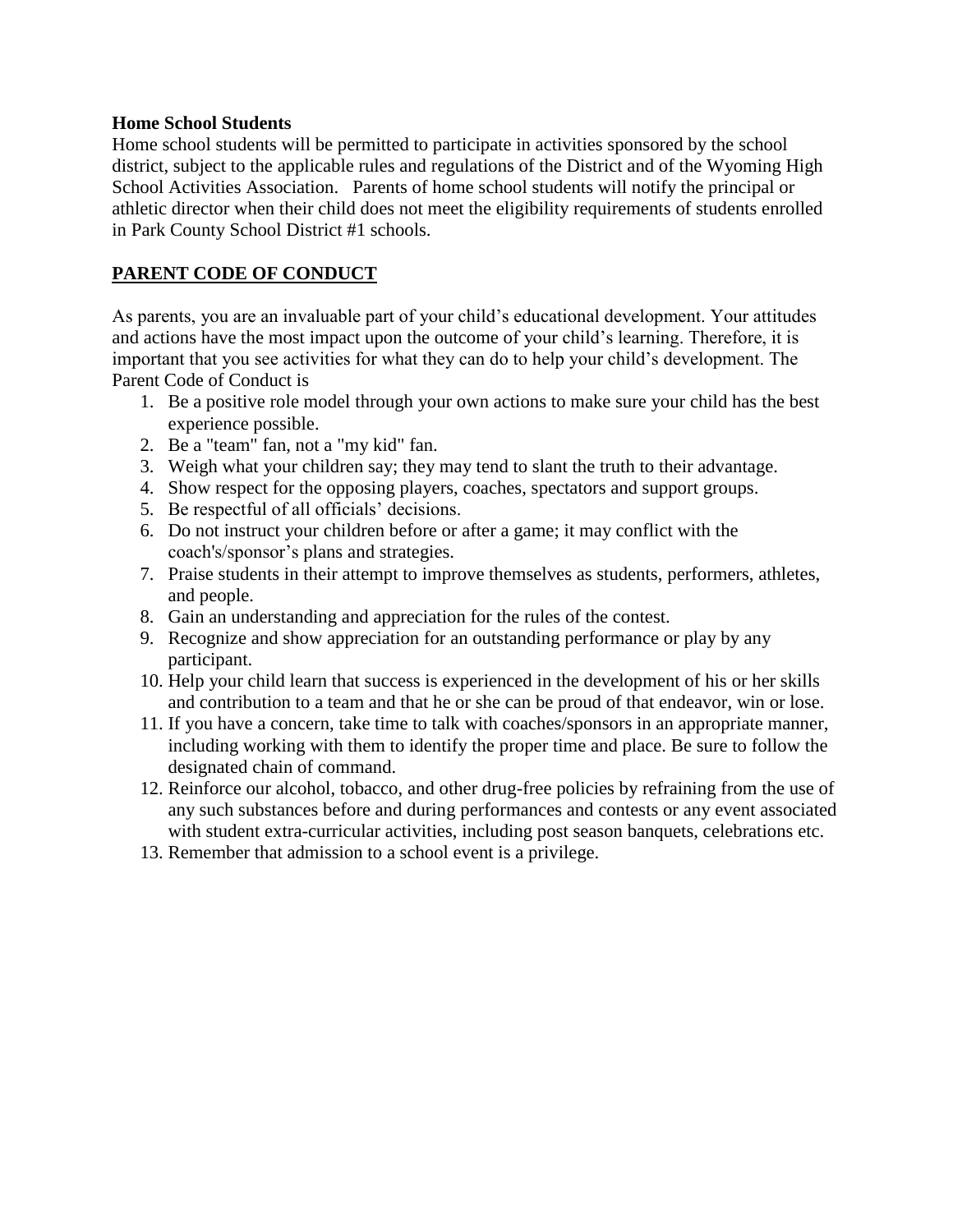#### **COACH'S CODE OF ETHICS**

The function of a coach is to properly educate students through participation in interscholastic competition. The interscholastic program is designed to enhance academic success. Each child should be treated as though he or she were the coach's own and his or her welfare shall be uppermost at all times. The following guidelines for coaches have been adopted by the Wyoming Coaches' Association Board of Directors:

- 1. The coach must be aware that he/she has a tremendous influence in the education of the students/athletes and, thus, shall never place the value of winning above the value of instilling the highest desirable ideals of character.
- 2. The coach must constantly uphold the honor and dignity of the profession. In all personal contact with the student/athlete, officials, athletic directors, school administrators, the Wyoming State High School Activities Association, the media and the public, the coach shall strive to set an example of the highest ethical and moral conduct.
- 3. The coach shall take an active role in the prevention of drug, alcohol and tobacco abuse, and under no circumstances, should authorize their use.
- 4. The coach shall promote the entire interscholastic program of the school and direct his/her program in harmony with the total school program.
- 5. The coach shall be thoroughly acquainted with the contest rules and is responsible for their interpretation to team members. The spirit and letter of rules should be regarded as mutual agreements. The coach shall not try to seek an advantage by circumvention of the spirit or letter of the rules.
- 6. Coaches shall actively use their influence to enhance sportsmanship by their spectators, working closely with cheerleaders, pep club sponsors, booster clubs and administrators.
- 7. Contest officials shall have the respect and support of the coach. The coach shall not indulge in conduct that may set players or spectators against the officials. Public criticism of officials or players is unethical.
- 8. Before and after contests, rival coaches should meet and exchange friendly greetings to set the correct tone for the event.
- 9. A coach shall not exert pressure on faculty members to give student athletes special consideration.
- 10. It is unethical for coaches to scout opponents by any means other than those adopted by the league and/or state high school athletic association.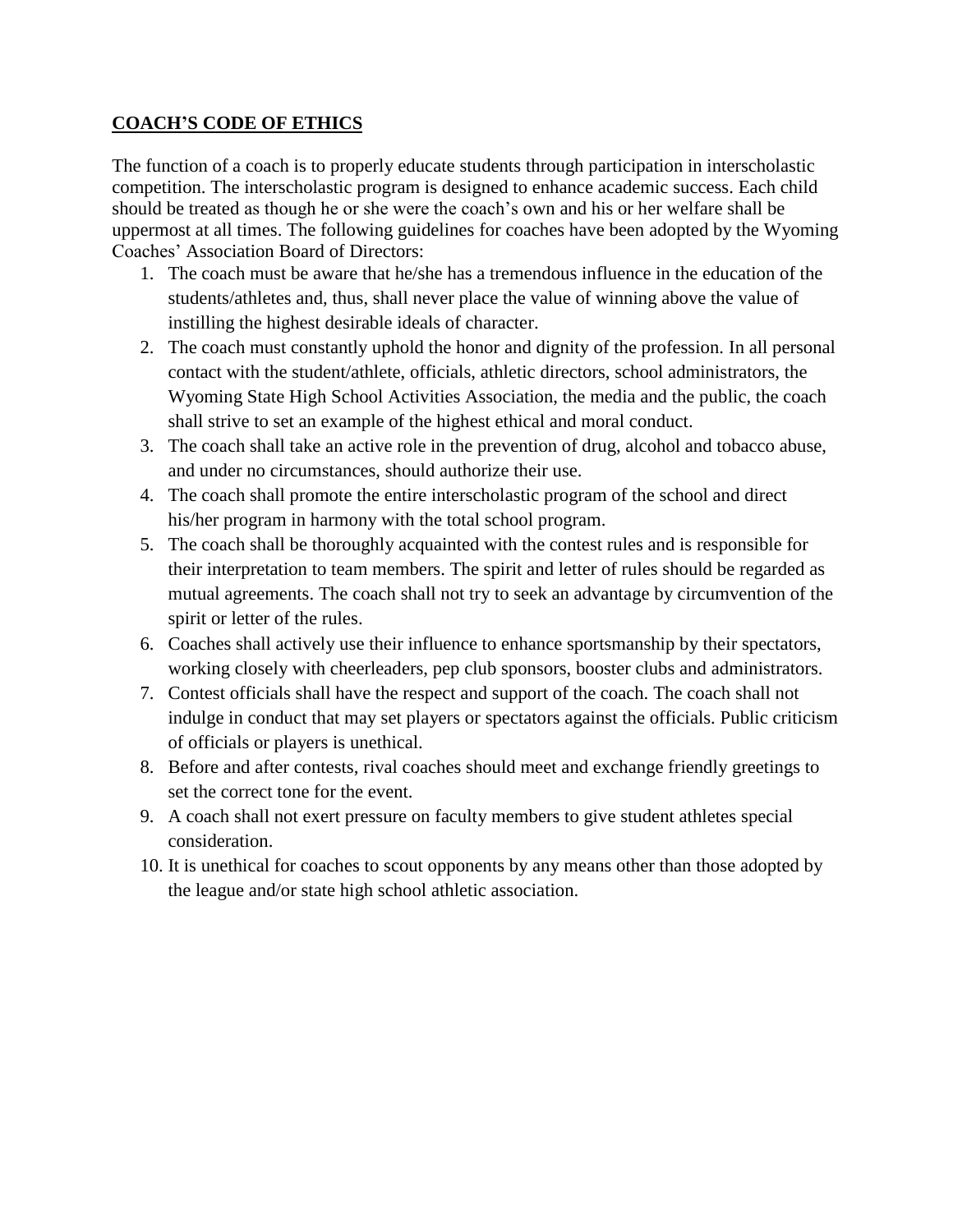#### **PARTICIPATION SELECTION**

It is the goal of the Powell High School Activities Department to provide as many opportunities for extra-curricular involvement as possible. However, certain teams and groups have limitations on the number of participants that can be included. These limitations are the result of factors including time, facilities, equipment, staffing, budgets, and tradition. We do not want to limit participation on any team. In fact, eliminating or cutting students is the most difficult decision any coach or sponsor has to make, but in some instances it may have to be made.

You should know that many factors are considered before limitation decisions are made. Perhaps the most important element may be the roles needing to be filled on the team and how each part fits into the entire puzzle. Regardless of the situation or the reason for the cut, every student will be given equal opportunity to compete for a spot on the team or in the group.

To that end, athletic programs that have to limit participation will take the following steps when doing so:

- 1. Each athlete will be guaranteed a minimum of five skill-oriented practices (not just conditioning) to try out for the team.
- 2. Coaches will use a quantitative tool (scoring guide, rubric, etc.) to measure the performance of all athletes.
- 3. Coaches will meet face-to-face with students being cut and provide the reason for the cut.
- 4. Coaches will make themselves available to discuss the decision with the student's parents/guardians if requested by the parent/guardian to do so.

Activities and clubs that limit participation, as well as cheerleading and dance, generally have procedures that guide their selection of participants, meaning that the above steps do not necessarily apply to these programs.

#### **COMMON VS. PERSONAL AGENDAS**

Powell High School activities offer many opportunities for students to grow and develop as individuals. It is important to understand, however, that for success to be achieved and growth to take place in a team or group activity, the needs of the team sometimes supersede the desires of the individual.

Teams that work together to reach common goals are the most successful. Teams that are unsuccessful – even though they may be winning – are those that have personal agendas prioritized ahead of the team agendas.

Every student should have personal goals and aspirations. However, they must be secondary to the common agendas set for the team. If a student is more concerned about his or her individual recognition than the success of the team, success on all levels will be out of reach. Many very talented individuals have participated at Powell High School but have not experienced success mainly because they were members of a group of individuals seeking personal ambitions.

Consistent mutual commitment to common agendas leads to team success. The pursuit of personal agendas leads to failure for everyone.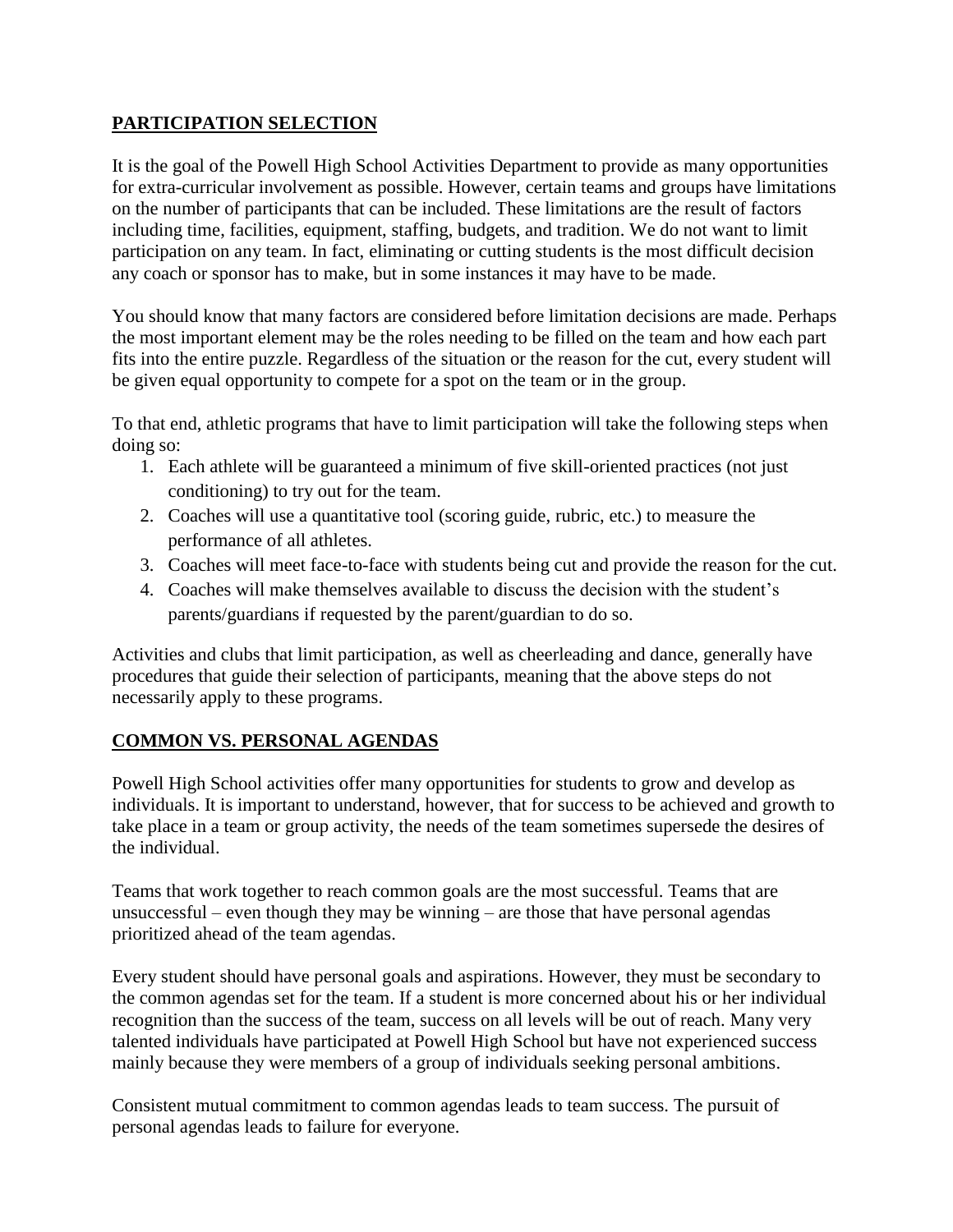#### **THE ACTIVITIES DEPARTMENT CHAIN OF COMMAND**

- Board of Education
- Superintendent
- Principal
- Activities Director
- Head Coach/Sponsor
- Assistant Coach/Sponsor

#### **COMMUNICATION**

It is vital for the success of the activity to have an open line of communication between the activities director, coaches/sponsors, students, and parents. However, there are certain topics that need to be avoided because they are detrimental to the welfare of the program as a whole. These topics are:

- 1. Participation time is entirely in the hands of the coach/sponsor and no one else
- 2. Game strategies are entirely in the hands of coaches/sponsors and no one else
- 3. Other students it is unprofessional to discuss other participants' talents

Coaches and sponsors are directed not to discuss these topics with anyone outside their staffs.

There are many areas that are acceptable points of discussion between coaches/sponsors and students/parents – examples are:

- 1. What role will I/my child play in this activity and why?
- 2. What do/does I/my child have to do in order to improve?
- 3. What can we as parents do to help our child fulfill his or her expectations?

The student's coach or sponsor is the first level of communication when questions or concerns arise. Students are encouraged to discuss concerns with their coach or sponsor as a first step approach to resolving the issue. Understandably, asking students, especially younger students, to have a potentially difficult conversation with a coach or sponsor is sometimes asking a lot. With that in mind, a parent/guardian may accompany the student during the discussion if necessary.

The activities director is not the first level of communication when concerns arise. Students and parents with questions and concerns specific to a program should consult the coach or sponsor prior to discussing the situation with the activities director. Only when attempts to resolve issues at that level have failed should the activities director be involved.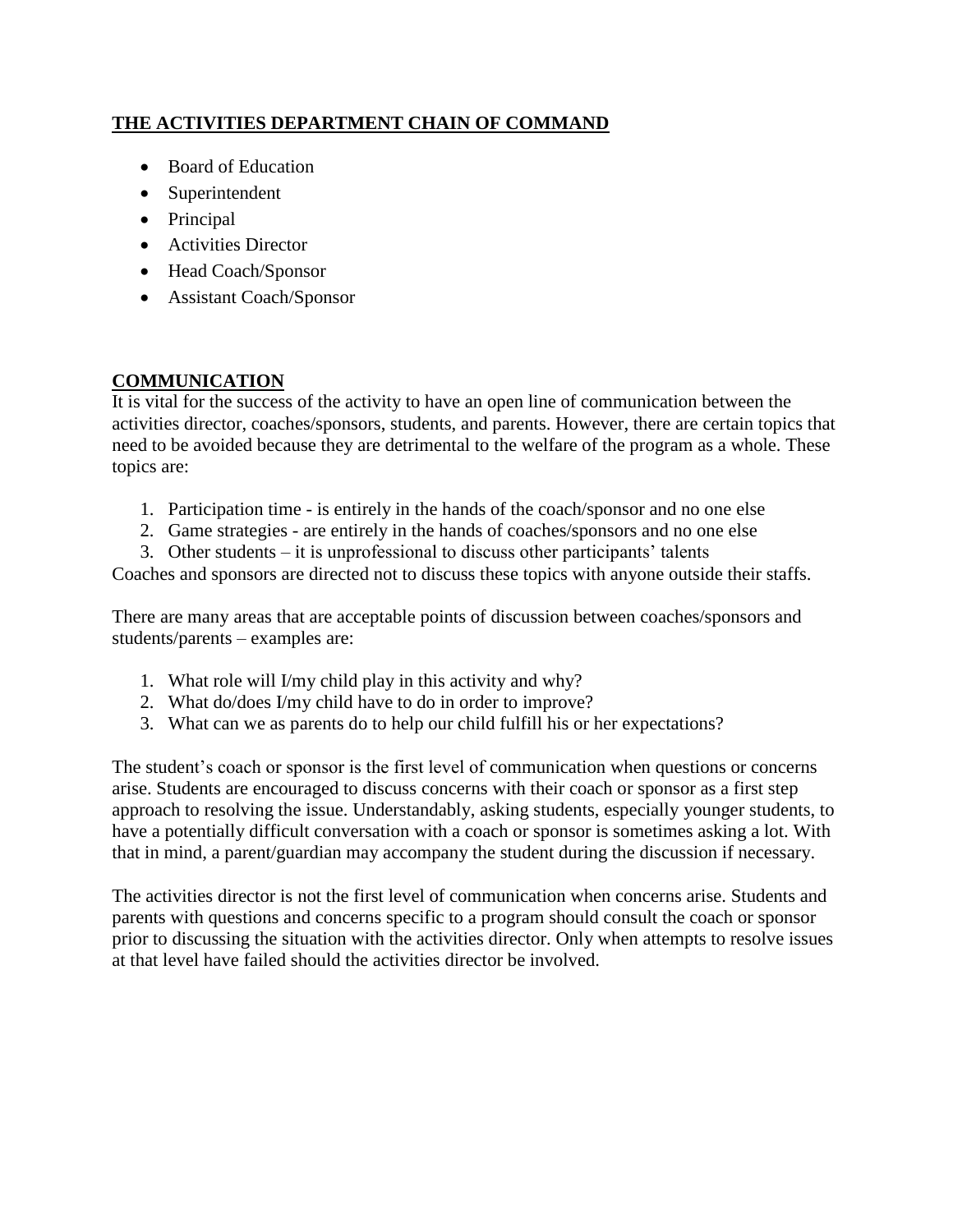#### **BOOSTER CLUB RELATIONS**

Many of our activities have strong booster programs that support needs that go beyond allocated school budgets.

The Powell Athletic Roundtable is the booster club for all PHS athletic teams. Their financial assistance has helped us stretch our budgets over the years so that we are able to enhance our equipment, uniforms, and facilities. Coaches with needs outside their budgets are directed to work with the activities director to make a request to the Roundtable.

The role of the booster club is to support the entire program – the coaches/sponsors and the students. Their goal should be to improve equipment, facilities, and opportunities for every student in every activity.

#### **MANDATORY MEETING**

The Activities Department hosts a meeting each fall to communicate rules and expectations about athletic participation. All athletes and at least one of their parents/guardians are required to attend this meeting.

#### **NCAA/NAIA ELIGIBILITY**

Students desiring to participate in collegiate athletics are responsible for ensuring their eligibility with the NCAA and/or NAIA. They are responsible for ensuring that the courses they take meet the eligibility requirements. Students should register with the appropriate eligibility center, either<http://www.ncaa.org/student-athletes/future/eligibilty-center> or [http://www.playnaia.org,](http://www.playnaia.org/) to track their eligibility status. Students are encouraged to communicate their desire to compete in college to their school counselor as soon as possible. At the student's request, the counselor can inform him/her of which PHS courses are NCAA/NAIA approved.

#### **WHSAA ELIGIBILITY REQUIREMENTS**

Under the rules of the Wyoming High School Activities Association, students are NOT ELIGIBLE IF:

- 1. They have reached their 20th birthday prior to August 1 for fall sports, November 1 for winter sports, and March 1 for spring sports.
- 2. They have attended more than four-first and four-second semesters in grades 9-12.
- 3. They have not passed 20 hours per week of high school work the previous semester.
- 4. They have not enrolled in and attended a minimum of 20 hours of class per week.
- 5. They have graduated from a four-year high school.
- 6. They have been absent from school for ten consecutive days.
- 7. They do not have all the physical and permission slip information on file.
- 8. They have ever violated their amateur sports standing.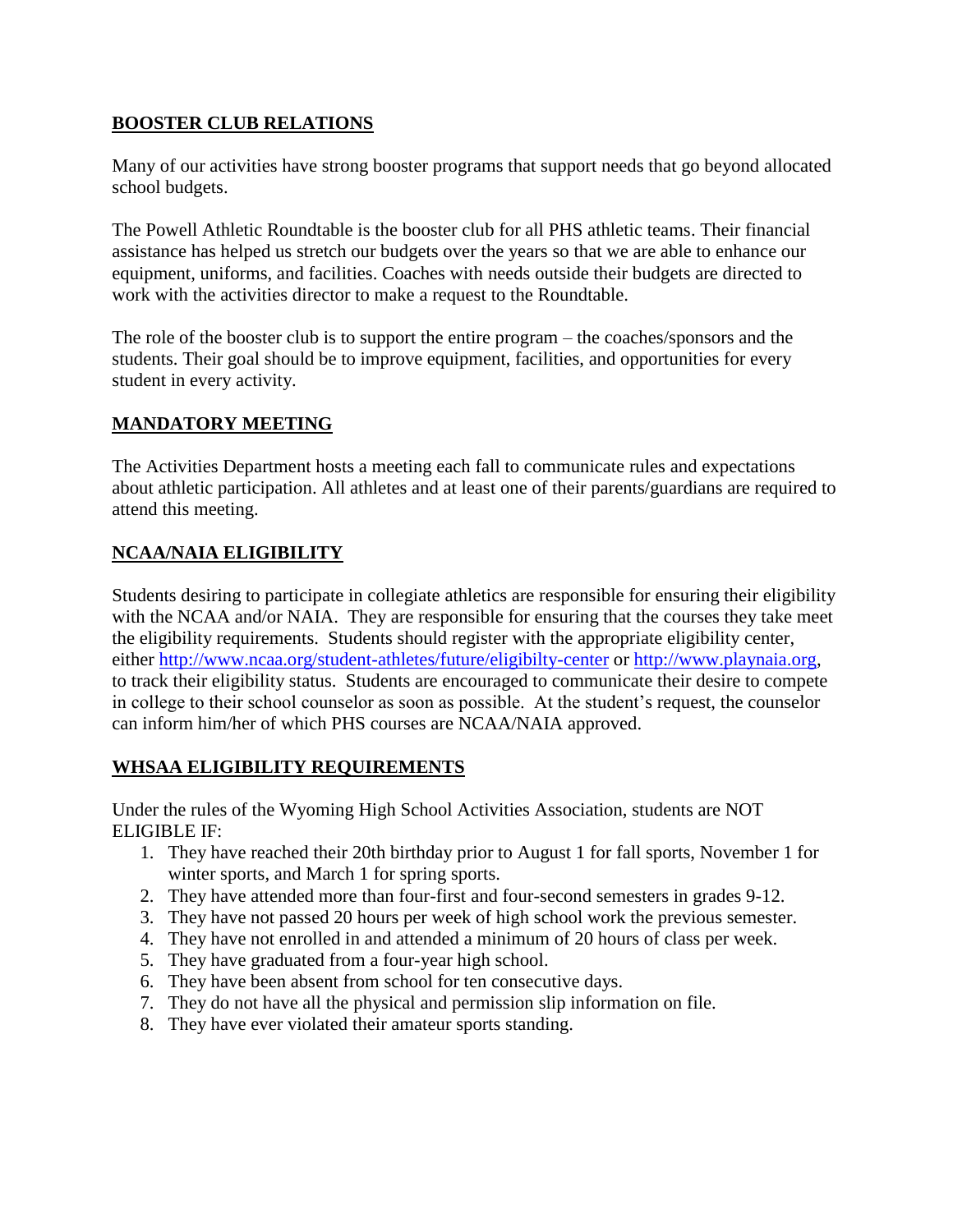#### **ACADEMIC ELIGIBILITY OF STUDENTS**

To be academically eligible for athletics and activities, students must not have more than one 'F' at the end of the semester prior to the beginning of their sport or activity, and/or during their sport or activity, if the semester ends during their sport or activity. Grade checks will begin on the fourth Tuesday (after the completion of the first three weeks of each semester), and then every subsequent Tuesday for the remainder of the semester. Students must not have more than one 'F' at the time of this weekly grade check.

If there is a violation, the athletics/activities department will immediately notify the coach or sponsor. The coach or sponsor will notify the student and his/her parents. Weekly grade checks will continue. The student will remain academically ineligible until he/she is no longer in violation of the policy. While ineligible, the student is expected to practice, but is not allowed to "suit up" or travel with the team.

Students in athletics and activities are allowed to appeal their academic ineligibility status to the Activities Director if they feel there is an error or special consideration (i.e. work has been turned in but just not entered into the grade book yet, etc.). This appeal must be in writing by Thursday at 8:00 a.m. A final decision will be made by the Activities Director by Thursday at 3:00 p.m.

The Wyoming High School Activities Association rule 6.2.50 reads

A student shall be permitted to make up work after the close of the semester for the purpose of becoming eligible. Deficiencies, including incompletes, conditions and failures for the previous semester may be made up during a subsequent semester, summer session, night school, correspondence, or tutoring for qualification purposes. The makeup work must match the class where the failure occurred (ex., If an online class is taken, Algebra I for Algebra I, etc.). Credit needs to be approved by the student's school district. The student will not become eligible until all deficiencies from the previous semester have been made up to meet Rules 6.2.1 – 6.2.3.

#### **ATTENDANCE AND PARTICIPATION**

In order to practice on any given day, the student must be in school for at least one half  $(1/2)$  of their classes (typically 4 class periods) on any given day (lunch is not considered a class). In order to participate in any extracurricular performance (i.e., game, meet, etc.) or travel to an event on any given day, the student must be in school the entire day. Exceptions to this rule would be scheduled medical appointments, death or serious illness in their family, or special circumstances beyond the control of the student. All such cases must be approved through the Activities Office or the Powell High School Administration.

Students who are serving out-of-school suspension may **NOT** practice or compete on the day(s) suspended from regular classroom participation; however, students who are serving ISS may practice but may **NOT** compete on the day(s) suspended from regular classroom participation.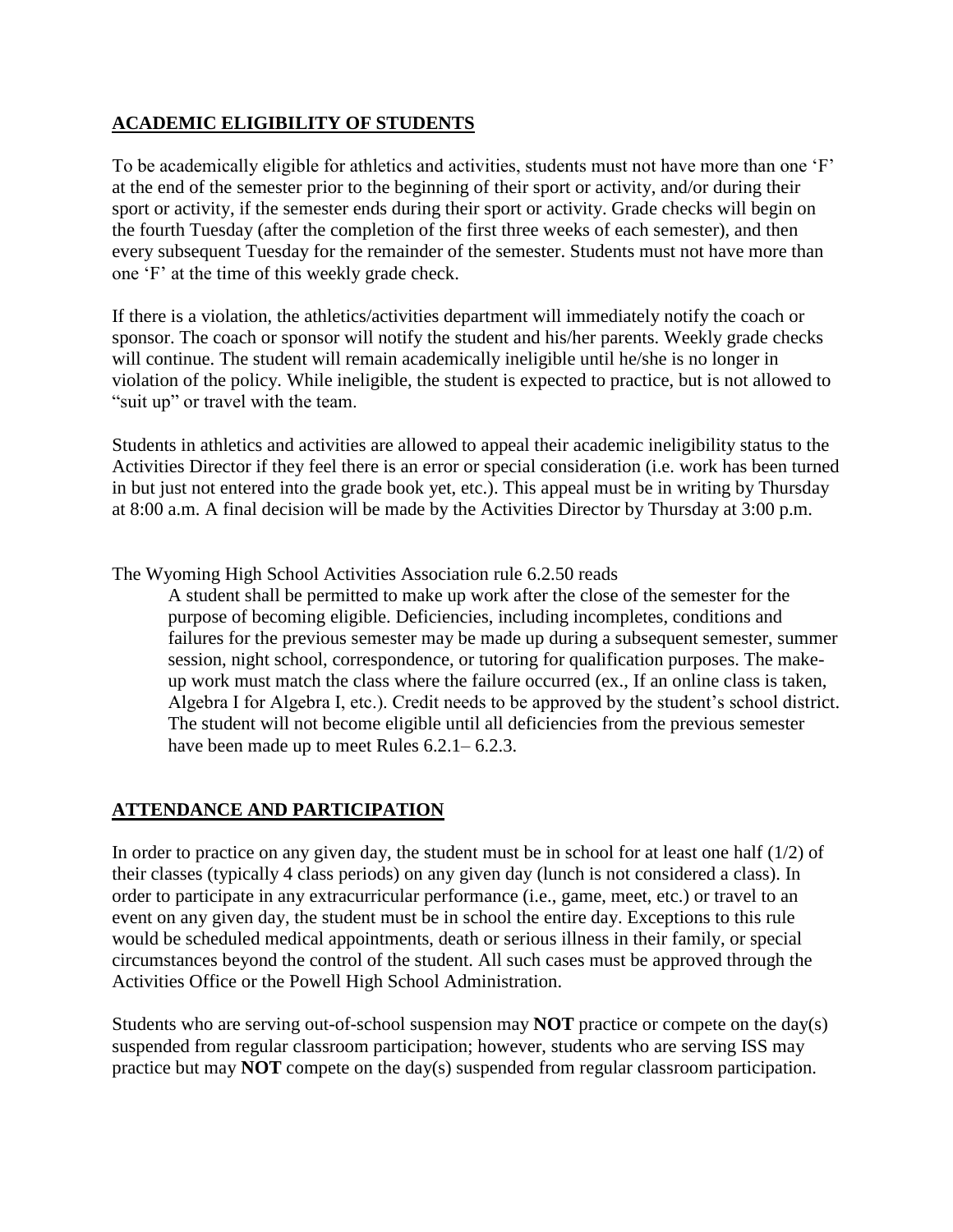#### **ELIGIBILITY REQUIREMENTS FOR STUDENTS ENROLLED IN FEWER THAN SEVEN CLASSES**

To be eligible to participate in extracurricular activities and athletics, Powell High School students must have passed a minimum of five classes the preceding semester and must currently be passing five classes at the time of the competition/event. This rule is based on the Wyoming High School Activities Association (WHSAA) rules below:

#### 6.2.0 ACADEMIC REQUIREMENTS

6.2.1 In order to be eligible for any level of interscholastic competition, a student must be currently enrolled and must have been enrolled in school the immediate preceding semester and received passing grades during that semester in subjects that earn a minimum of 5.0 credits or the equivalent, per year toward graduation.

6.2.2 A pupil must be enrolled in not less than 20 class hours of work per week.

6.2.3 A pupil must be passing in five solid subjects at the time of the contest. A passing grade is considered to be the passing grade of the individual school. As defined, a solid subject meets five days a week or its equivalent for the entire semester and for which one-half Carnegie units are granted.

6.2.8 High school students taking college classes will be allowed to count the college classes toward the required five solid subjects/twenty hours of work per week, if the student has the approval of the school.

Students currently involved in an activity or sport and those who anticipate participation are required to enroll in a minimum of five classes.

Students enrolled in fewer than seven classes must attend at least one half (1/2) of their classes (lunch is not considered a class) on any given day to be eligible to practice and must attend all of their classes to be eligible to participate in a contest/performance or travel.

#### **PHYSICAL EXAM**

Each student must have a current physical, signed by a physician and dated after May 1<sup>st</sup> of the current year, on file before he/she will be allowed to practice or compete in a sport. The Powell Medical Staff continue to offer physicals with the voucher system. Please encourage your participants to take advantage of this service. (See forms section for samples) Important: all student-athletes have a current physical on file with the athletic office **prior** to practicing.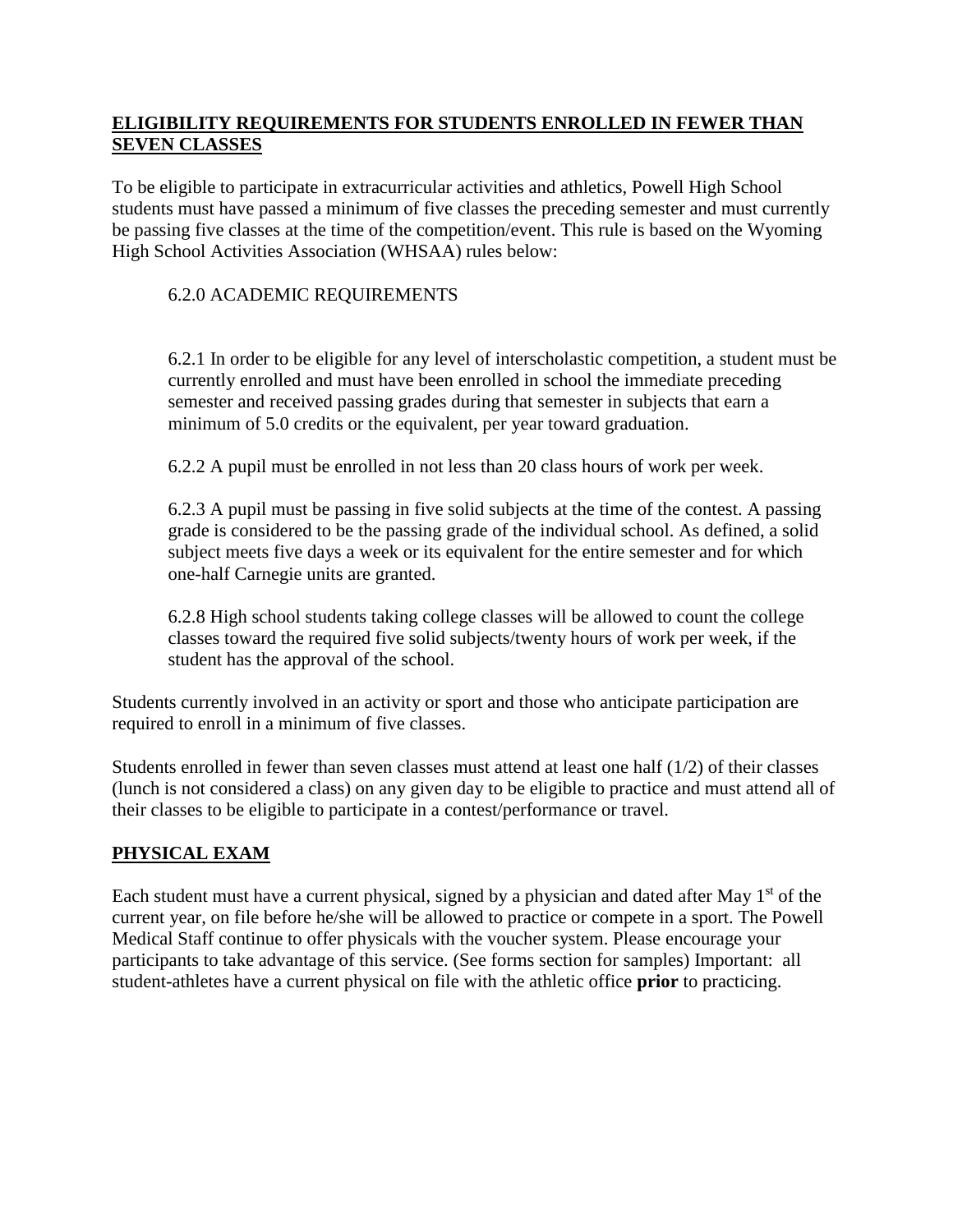#### **SPORTS PHYSICAL VOUCHERS**

Each spring, the activities office makes available sports physical vouchers that students may purchase for \$15. The voucher entitles the student to participate in the physical examinations provided by the PVHC Clinic on one of the three designated days during the summer (dates are announced each spring). The money raised from the vouchers goes toward athletic training supplies for the middle school and high school.

#### **EMERGENCY MEDICAL RELEASE FOR TREATMENT (PHYSICAL FORM)**

Each student must have a signed Emergency Medical Release for Treatment form on file before he/she will be allowed to participate in an activity. This information is included on the physical form.

- 1. Coaches/Sponsors are to have these forms taken home and signed by the student's parent(s). Make sure that proper insurance information is completed.
- 2. Coaches/Sponsors are to have these forms readily available for emergencies at all practices and games. Most hospitals on out of town trips will accept this form for admission.
- 3. In case of an emergency, every attempt will be made to contact the parent before using the Emergency Medical Release form.

#### **ACTIVITIES PARTICIPATION AGREEMENT**

Each participant in a sport must sign the Athletic Participation Agreement form concerning expectations with participants before participation in an activity. This form needs to be signed by both the student and the parent and on file in the Activities Office prior to competition (See forms section for sample).

The Activities Participation Agreement is as follows:

Because of the vigorous nature of athletics, athletes and parents must be willing to assume responsibility for participation and the risks involved. Further, athletes must share in the responsibility for preventive measures such as: wearing appropriate protective equipment, immediate notification of injury or faulty equipment, proper application of sports techniques, and other appropriate safety precautions. Park County School District No. 1 does not carry student accident insurance that covers medical expenses in the event of a student injury. The participant and participant's parents acknowledge that they are responsible for payment of medical expenses incurred in the event of a student injury while participating in student activities. There is available, through Park County School District No. 1, a very affordable student accident insurance policy that may be purchased by parents to help cover medical expenses in the event of student injuries. Please contact the District business office if you are interested in such insurance coverage.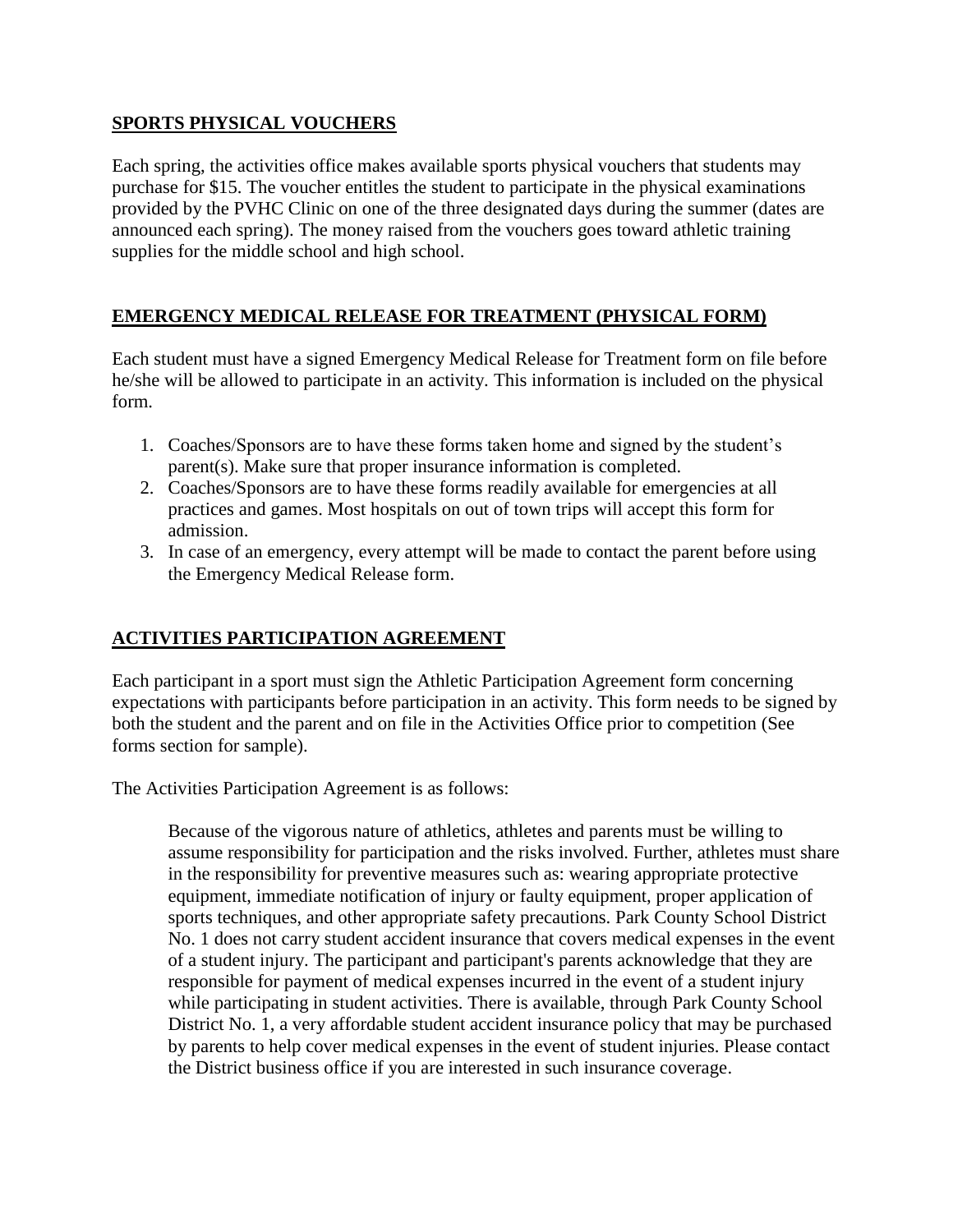Upon signing up to participate in an activity program, a participant will:

- 1. Abide by all rules of PCSD#1, the Guidelines for Participation, and the Wyoming High School Activities Association.
- 2. Conduct himself/herself in a sportsmanlike manner at all times. Behavior that is unethical, disruptive, disrespectful, unsporting, or which would bring discredit to the team, school, or community will not be tolerated.
- 3. Provide certification of medical and parental permission to participate. (Medical/parental permission must be turned in to the head coach before being allowed to practice.)
- 4. Allow the release of personal information for team rosters such as: full name, number, height, weight, class, position, letter winner.
- 5. Be neat and clean in appearance at all times.
- 6. Attend school every class period on the day of competition and at least half of his/her classes on practice days unless previous arrangements have been made with the school administration.
- 7. Attend all turnouts, practices, and competitions. All absences must be cleared with the head coach in order to be excused. Unexcused absences will result in penalty and/or suspension and, possibly, dismissal from the squad.
- 8. Take proper care of school supplies and equipment. Unreasonably damaged gear or equipment not returned will be charged to the athlete.
- 9. Travel to and from away-competition with the team in approved school transportation. (No travel allowed in private cars when in visiting towns.) If this is not possible, the parent needs to fill out a "Permission to Travel with Parent" form in advance and turn it in to the main office to be signed by the Activities Director. This form can be downloaded off of the school website www.pcsd1.org or picked up at the school office.
- 10. Give maximum effort to improve individual skills and team performance and maintain a cooperative attitude and competitive spirit at all times.

Rules and regulations in this agreement shall apply to any violation on and off school premises at all times during the school year. Violations of these rules will result in a penalty and/or suspension or possible dismissal from the squad. The responsibility of notification, interpretation, and enforcement of these rules will rest with the coaching staff. Additional rules may be established during the season as necessary upon counseling with administration and proper notification of athletes.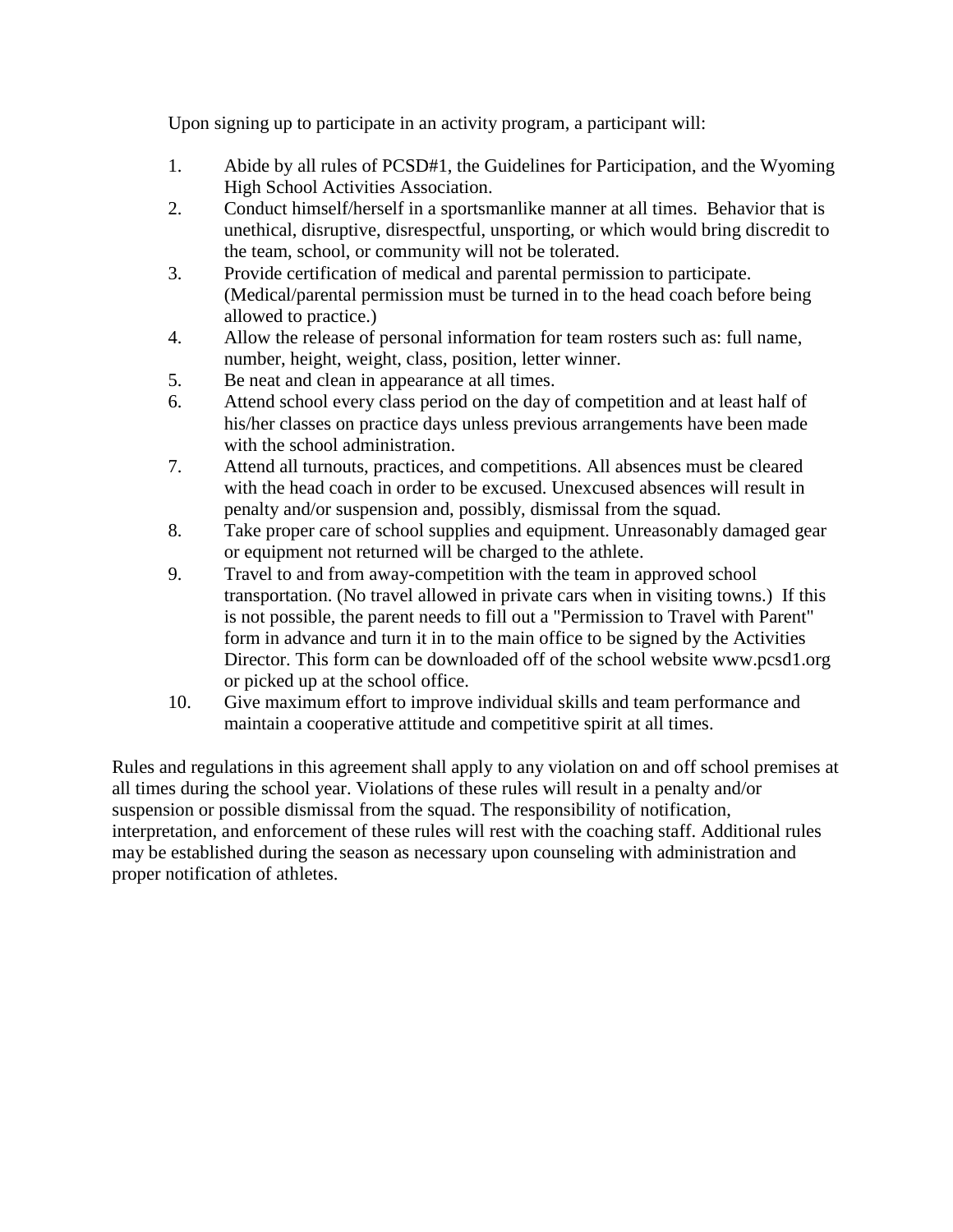#### **GUIDELINES FOR PARTICIPATION**

These guidelines shall apply to all students in Powell High School who desire to participate in extra-curricular activities. These guidelines cover the entire school year regardless of what activity the student desires to be involved in.

The purpose of these rules is to:

- 1. emphasize concern for the health and well-being of students who are or will be participating in extra-curricular activities;
- 2. provide a chemical-free environment that will encourage healthy development;
- 3. diminish chemical use by providing an educational assistance program;
- 4. assist students who desire to resist peer pressure which often directs them toward the use of chemicals;
- 5. ensure consistency of student discipline among the various activity programs.

**Drug and alcohol possession or use prohibited:** It shall be a violation of the rules applicable to all students desiring to participate in extra-curricular activities to possess or use tobacco, ecigarettes, vapes, alcohol, dangerous/illegal drugs, or inhalants (any substance that is inhaled or sniffed that is not intended for that specific purpose or need), except when being administered at the direction of a student's physician. This prohibition of the use or possession of tobacco, e-cigarettes, vapes, alcohol, or dangerous/illegal drugs applies at all times during the school year. The administrator responsible for enforcing these guidelines may rely on any source he/she determines or concludes, to the best of his/her ability, is reliable and may include police officers, immediate faculty or administration, parents of the student or students involved, as well as other students.

Tobacco: The penalties for use of e-cigarettes, vapes, and tobacco/(chewing or smoking) are the same as for drug/alcohol.

Admission: It will be considered an admission if the student contacts a coach or school official immediately to report that he/she has violated the guidelines for participation.

Competitive Week: A competitive week shall be a week during which a contest or event that the student is participating in is scheduled. If the student violates these guidelines between seasons, the penalty will take place during the first competitive week of the next season that the student participates in even if that is the following school year. In the event the penalty takes place at the end of any competitive season and the full suspension cannot be served, the remainder of the suspension shall carry over to the next athletic season that the student does participate in. A student may not go out for another sport just to serve the penalty unless the student successfully completes the entire season for that sport/activity.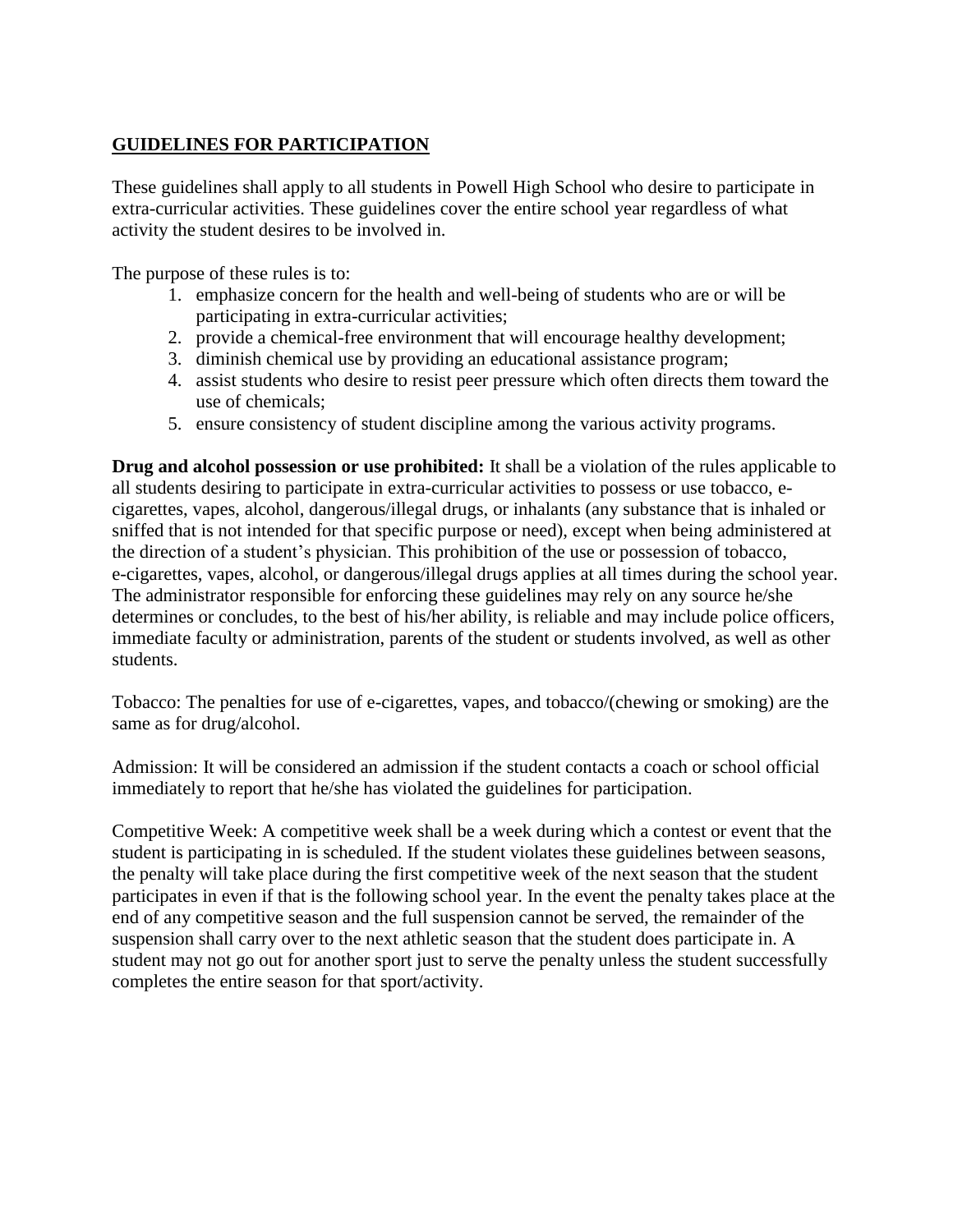#### **Penalty for drug and alcohol possession or use at non-school related functions (i.e., weekend party, etc.):**

A. Athletics and Speech:

First Offense:

- a. Suspension for three competitive weeks;
- b. The student practices but does not participate nor travel with team;
- c. Student must complete chemical abuse counseling or a chemical abuse class set up by the school. Student cannot participate until s/he attends counseling or the class.

First Offense - If admission made. If a student who violates this policy admits the violation to the student's sponsor, building principal, assistant principal, or activities director, the penalty will be as set forth below:

- a. Suspension for two competitive weeks;
- b. The student practices but does not participate nor travel with team;
- c. Student must complete chemical abuse counseling or a chemical abuse class set up by the school. Student cannot participate until s/he attends counseling or the class.

Second Offense:

- a. Suspension for six competitive weeks;
- b. The student practices but does not participate nor travel with team;
- c. Student does not participate until s/he has met an assessment by an area drug/alcohol professional.

Second Offense - If admission made.

- a. Suspension for four competitive weeks;
- b. The student practices but does not participate nor travel with team;
- c. Student does not participate until s/he has met an assessment by an area drug/alcohol professional.

Third Offense:

- a. Out of all activities for the remainder of his/her school career at the school in which s/he is currently enrolled (i.e., middle school or high school);
- b. A student and his/her parents may appeal after one calendar year if the student has been through a treatment program. The appeal process should include a meeting with the parent (s) of the appealing student, athletic director, the coach/sponsor of the program the student wishes to participate in, a teacher of the student's choice, and the school counselor.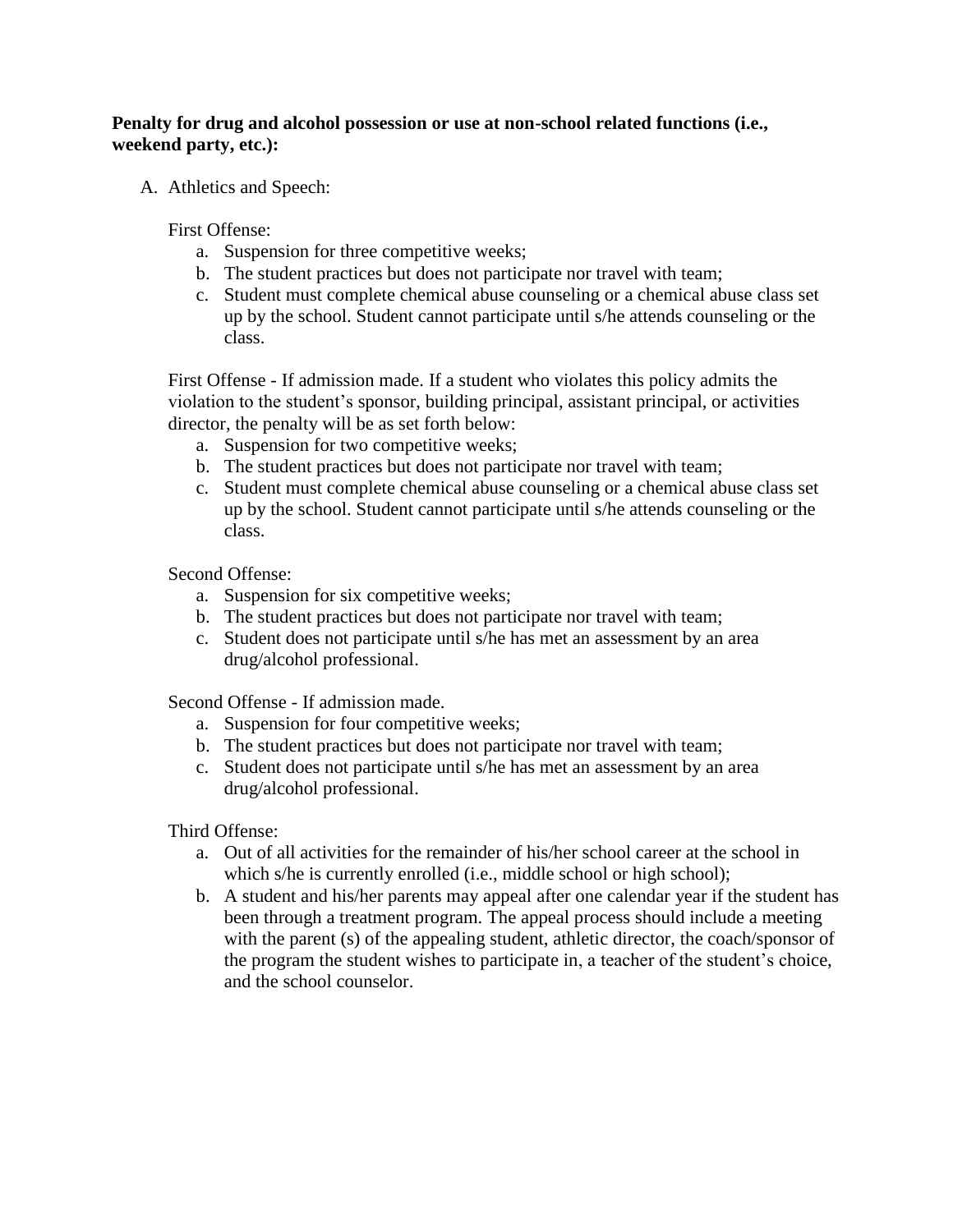#### B. \*All Other Extracurricular Activities

#### First Offense:

- a. Suspension for three-week period. If there are not at least two (2) scheduled events during that time frame, it will be necessary for the student to be suspended from the next two (2) scheduled events no matter where they fall on the school calendar;
- b. The student practices but does not participate nor travel with the activity;
- c. Student must complete chemical abuse counseling or a chemical abuse class set up by the school. Student cannot participate until s/he attends counseling or the class.

First Offense - If admission made. If a student who violates this policy admits the violation to the student's sponsor, building principal, assistant principal, or activities director, the penalty will be as set forth below:

- a. Suspension for two-week period. If there is no scheduled event during that time frame, it will be necessary for the student to be suspended from the next one (1) scheduled event no matter where it falls on the school calendar;
- b. The student practices but does not participate nor travel with the activity;
- c. Student must complete chemical abuse counseling or a chemical abuse class set up by the school. Student cannot participate until s/he attends counseling or the class.

Second Offense:

- a. Suspension for six-week period. If there are not at least four (4) scheduled events during that time frame, it will be necessary for the student to be suspended from the next four (4) scheduled events no matter where they fall on the school calendar;
- b. The student practices but does not participate nor travel with the activity;
- c. Student does not participate until s/he has met for an assessment by an area drug/alcohol professional.

Second Offense - If admission made.

- a. Suspension for four-week period. If there are not at least two (2) scheduled events during that time frame, it will be necessary for the student to be suspended from the next two (2) scheduled events no matter where they fall on the school calendar;
- b. The student practices but does not participate nor travel with the activity;
- c. Student does not participate until s/he has met for an assessment by an area drug/alcohol professional.

Third Offense:

- a. Out of all activities for the remainder of his/her school career at the school in which s/he is currently enrolled (i.e., middle school or high school);
- b. A student and his/her parents may appeal after one calendar year if the student has been through a treatment program. The appeal process should include a meeting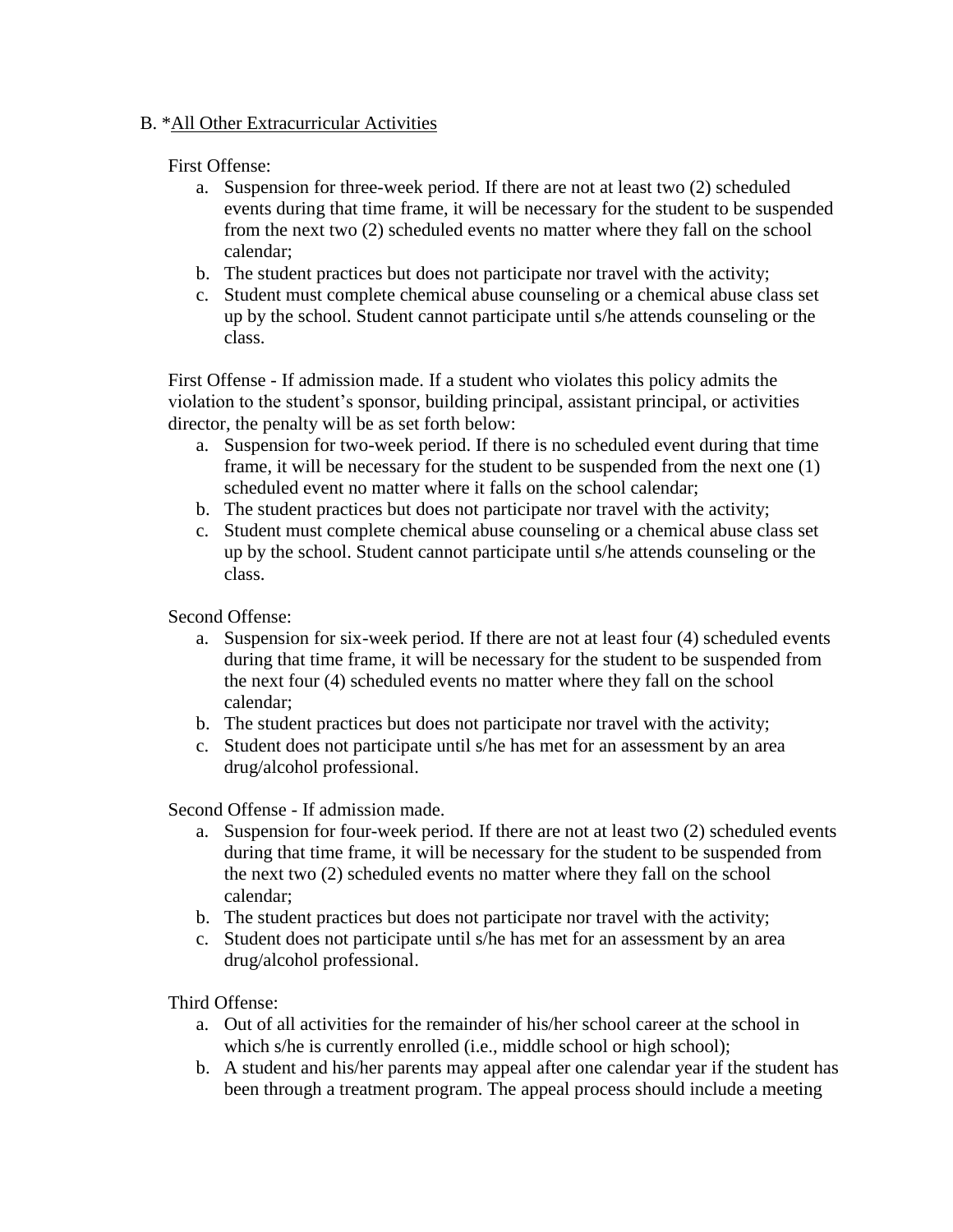with the parent(s) of the appealing student, athletic director, the coach/sponsor of the program the student wishes to participate in, a teacher of the student's choice, and the school counselor.

**\*NOTE**: This policy does not apply to co-curricular activities-those activities that are directly related to the student's coursework and for which the student will receive a grade: e.g., band and choir concerts.

**Multiple Activities:** Students in multiple activities will suffer the outlined consequences in each activity (example: Football/Jazz Band student will be suspended under Section A for Football and Section B for Jazz Band.)

These guidelines apply to all students involved in extra-curricular activities at Powell High School and Powell Middle School. They are cumulative during the years that they are enrolled in that school. When entering high school, each student starts with a clean slate.

**Penalty for violations at, or involving, school functions:** Students who violate the policy by possessing or consuming/misusing alcohol, tobacco, e-cigarettes, vapes, inhalants, or any other drugs not prescribed by a doctor in any school building, on school grounds, at any school function, or while on any school-sponsored trip are subject to School District policy (See Administrative Regulations/Operational Procedures – Alcohol, Tobacco, and Drug Abuse) in addition to the Activities Department policy. The penalties from each policy would run concurrently.

\*The eligibility policies apply to students involved in athletics and activities including student managers, statisticians, etc.

#### **ACTIVITIES/ATHLETIC PROGRAM HAZING POLICY**

Powell High School will not tolerate any behavior, on behalf of student participants and/or coaches/sponsors, which causes physical pain, ridicule, mental anguish, embarrassment, or harassment to any individual for the purpose of initiation or a rite of passage.

The following actions and activities are considered acts of hazing. This list is intended to be representative of the types of activities that will not be tolerated but is not inclusive of all activities that could constitute hazing:

- Physical abuse of any kind
- Actions that put the health and safety of the individual or any property in danger
- Pressuring an individual to participate in any activity that is considered lewd, profane, perverse, or illegal
- Performing or pressuring others to perform pranks such as stealing or harassment
- Any form of initiation where humiliating and degrading behavior takes place
- Any behavior that could be construed as racially or sexually insensitive or offensive
- Putting others under any kind of cruel or unusual psychological conditions

All reports of hazing will be taken seriously and investigated by the Powell High School administration. Consequences for acts of hazing may include suspension from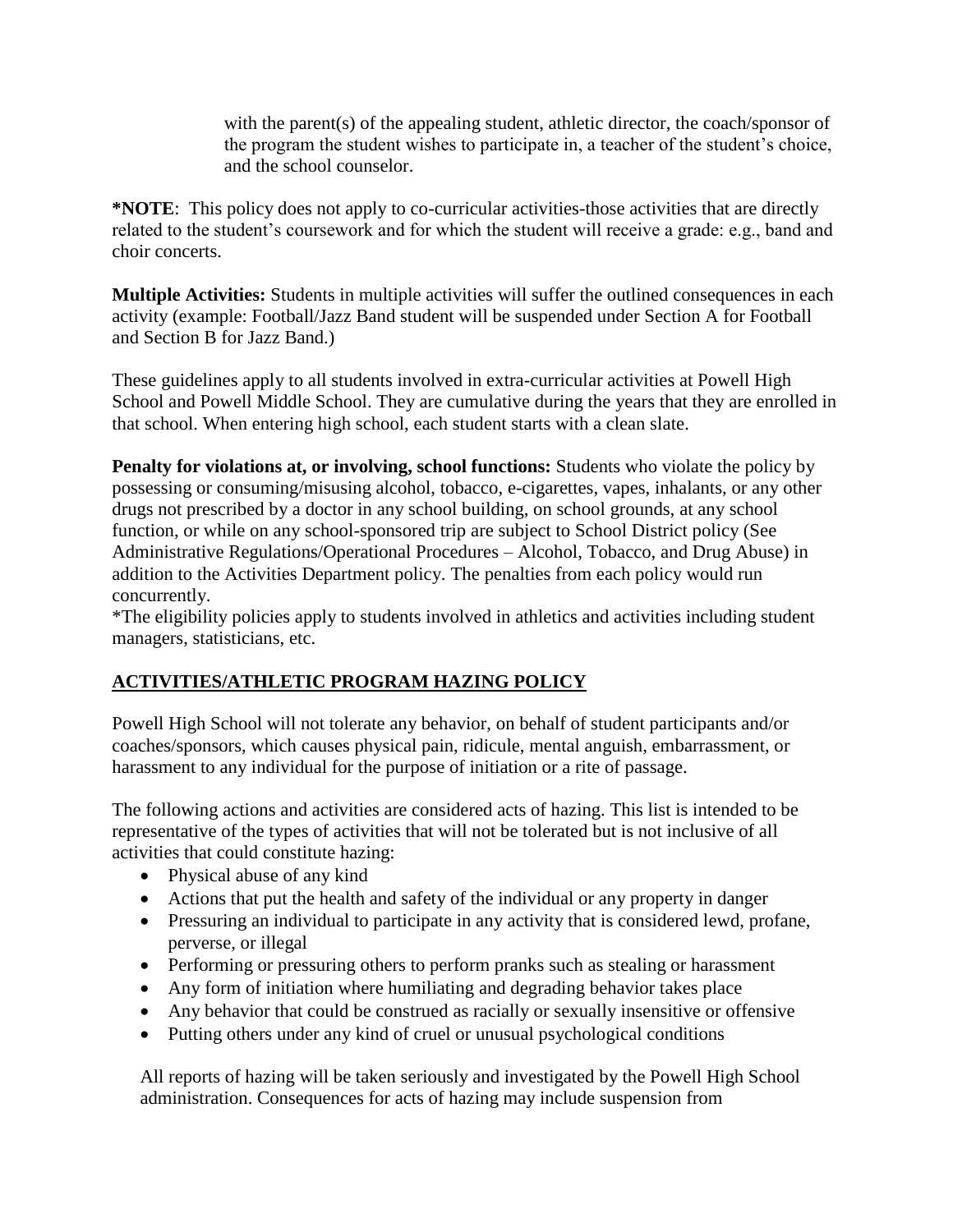contests/events, removal from the team, in-school suspension, out-of-school suspension, expulsion, and/or law enforcement involvement.

#### **Individual Responsibilities**

Coaching Staff

- Will discuss the hazing policy with students at the beginning of each season.
- Will be vigilant in taking all reports of hazing seriously.
- Will act promptly to report all incidents of hazing to the activities director.
- Will work diligently with students to develop *positive* team-building and characterbuilding activities.

#### **Students**

- Will not engage in hazing of other students.
- Will actively engage in *positive* team-building and character-building activities.
- Will report any instances of hazing to either the coach, activities director, or other school administrator.
- Will understand that choosing to be involved in hazing behavior will result in punitive action.

#### Parents

- Will reinforce the hazing policy by supporting its intent to keep people free of harassment.
- Will not encourage hazing.
- Will report hazing to the activities director or other school administrator.

Each participant must sign the Activities/Athletic Program Hazing Policy form before participation in an activity. This form needs to be signed by both the student and the parent and on file in the Activities Office prior to the first competition/performance.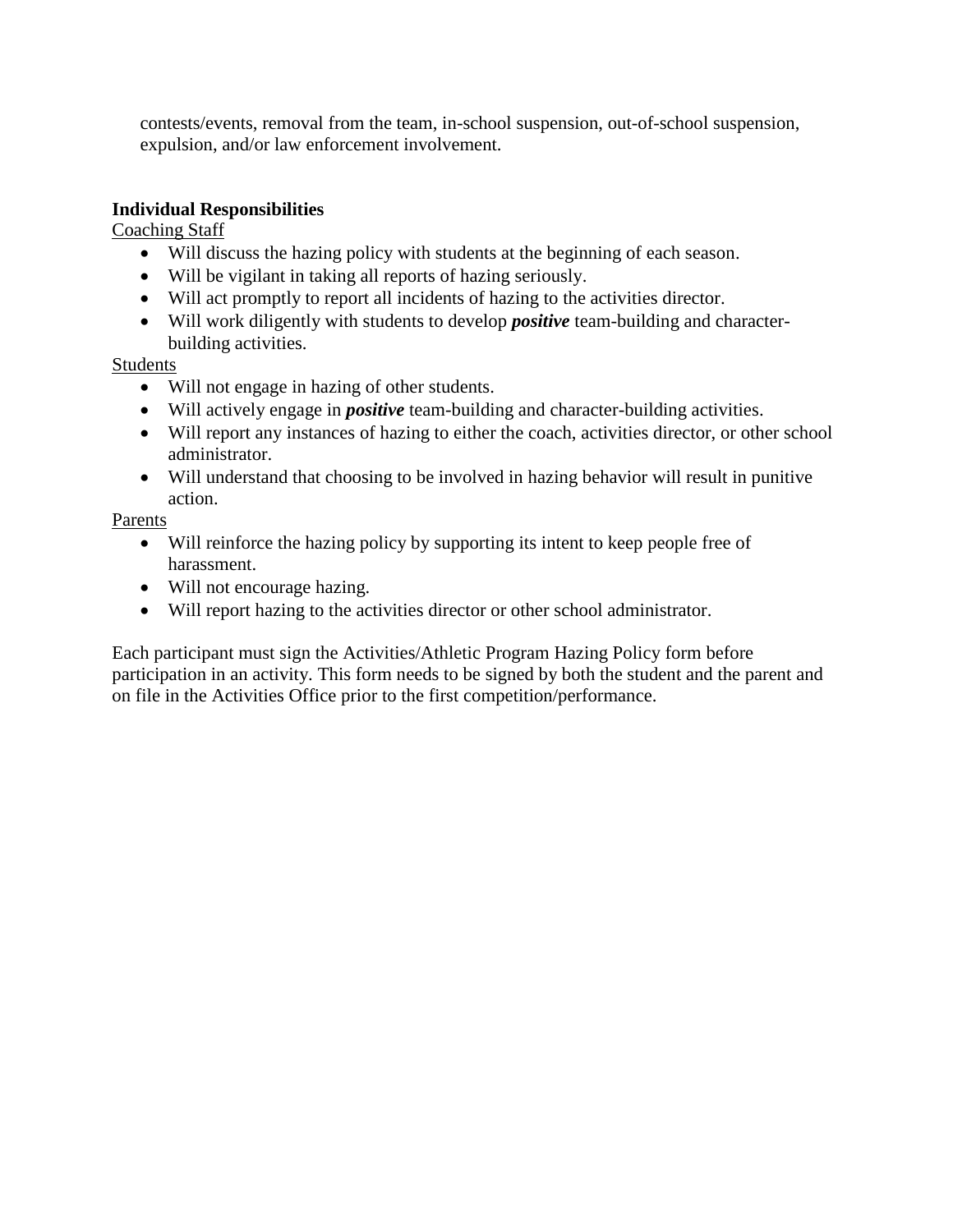#### **STUDENT ATHLETE CONCUSSIONS**

Because a concussion is a type of traumatic brain injury, it should always be treated carefully and seriously. Young athletes are particularly vulnerable to the effects of a concussion, which has the potential to result in short or long-term changes in brain function or, in some cases, death. Any time the signs or symptoms of a concussion are observed by or reported to school personnel, precautions should immediately be taken. The school district has developed protocols for the training of coaches and athletic trainers to facilitate the recognition of symptoms of concussions and to address restrictions concerning participation in school athletic events after suffering a concussion or head injury. The district has also developed protocols which require providing information to students and parents on head injuries and concussions and related restrictions on participation in athletic activities. The school administration and Activities Director shall take the appropriate steps to ensure that the district's coaches, athletic trainers, volunteers and other individuals responsible for coaching, providing athletic training, or advising school athletic teams, comply with the district's protocols as set forth in Regulation JJIF-R(1).

Park County School District No. 1 has adopted the following procedures as recommended by the NFHS:

- 1. If a coach or trainer suspects a concussion, the athlete will be removed from play;
- 2. The coach or trainer must make a reasonable attempt to contact the athlete's parent/guardian;
- 3. Any athlete suspected of having a concussion should be evaluated by a physician, physician's assistant, or nurse practitioner the day the injury is sustained;
- 4. No athlete should return to play or practice on the same day he/she is concussed;
- 5. Any athlete with a concussion should be medically cleared by a physician, physician's assistant, or nurse practitioner before resuming participation in practice or competition; and
- 6. After medical clearance, return to play should follow a step-wise protocol and should allow for delay in returning to playing if any signs and symptoms return.

#### **ATHLETIC TRAINER RELEASE-PVHC ORTHOPEDICS & SPORTS MEDICINE**

**Permission for Medical Treatment** – Permission is hereby granted to the certified athletic trainers, William J. Jarvis, M.D., and other medical professionals of Powell Valley Healthcare to proceed with any medical treatment, either minor or emergency, deemed necessary in the event that the student athlete sustains an injury/illness during participation in interscholastic athletics. This permission for medical treatment covers the period of the entire school year for games, practice, events, activities, etc. We understand that every effort will be made to contact the parent/legal guardian prior to treatment. We also understand that the parent/legal guardian is under no obligation to use William J. Jarvis, M.D. over a physician of their choosing.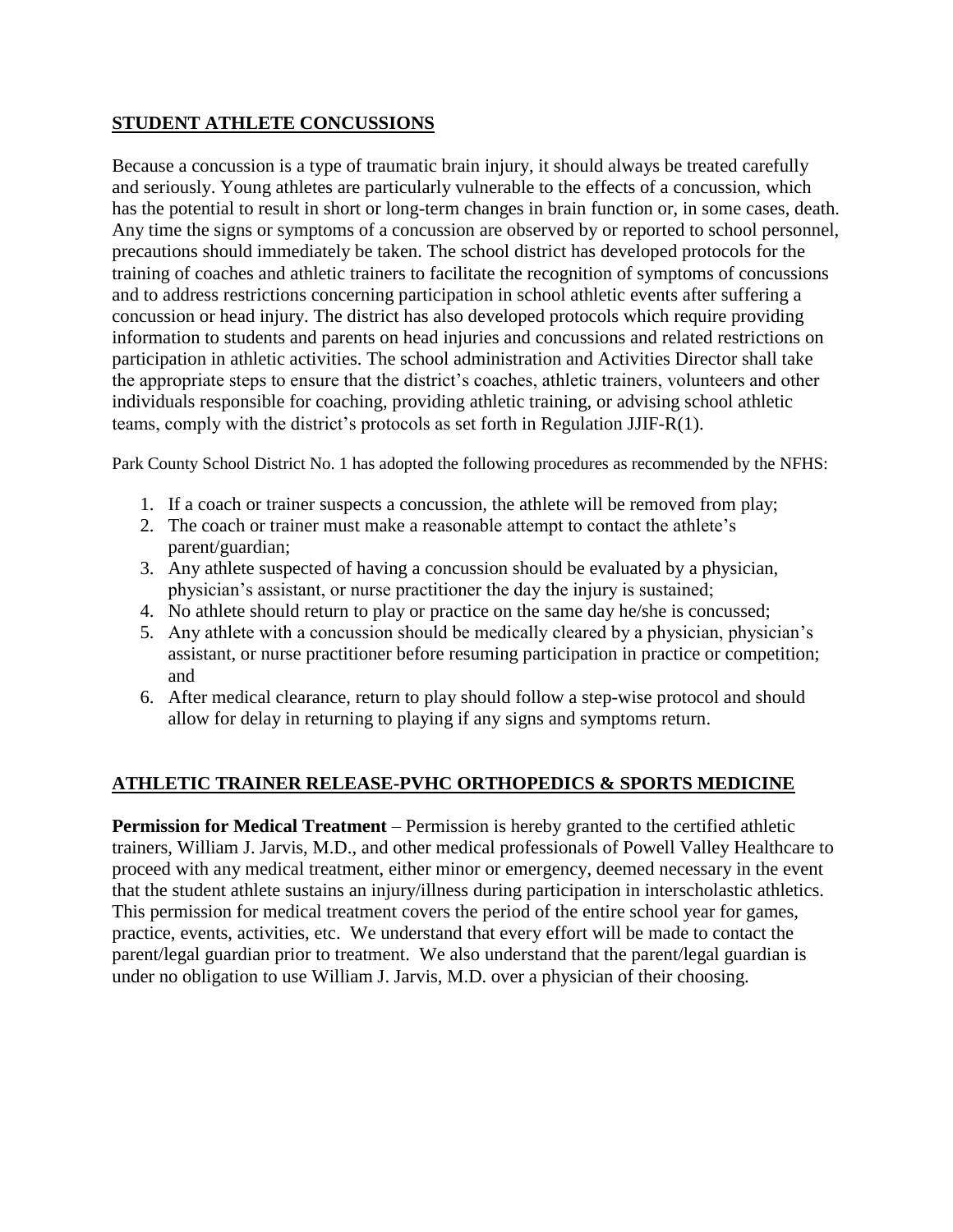**Consent and Authorization for Release of Medical Records** – Permission is hereby granted to the certified athletic trainers, William J. Jarvis, M.D, and other medical professionals of Powell Valley Healthcare to examine medical records concerning examination or treatment received by the student athlete for the express purpose if evaluating a medical emergency or the medical of physical fitness for participation in, or for continued participation in interscholastic athletics. Permission is also granted to furnish Powell Valley Healthcare with any reports or copies of the student athlete's medical records may be shared with the athlete, his/her parents/legal guardians, and other medical providers, and the athletic training staff, medical staff, coaches, school nurse and Activities Director in order to provide them with recommendations for, and to provide medical treatment to the student athlete. I understand that information released to me is no longer protected by State and Federal laws and regulations.

**Acceptance of Risk** – As per the Student Handbook which has been read by both the athlete and the parent/legal guardian, all sports carry an inherent risk of injury by signing the Acceptance of Risk on the yearly physical form.

#### **SUDDEN CARDIAC ARREST**

Physical activity and athletics imposes a risk to individuals with or without underlying heart conditions which can ultimately lead to sudden cardiac arrest (SCA) or sudden cardiac death (SCD). Many underlying cardiac conditions may not present with any warning symptoms, therefore, during pre-participation physicals, a thorough health history should be taken by a physician to determine if further cardiac evaluation is necessary. Our athletic staff is CPR certified and there is an automated external defibrillator (AED) available at all practices and events. If you ever have questions regarding the SCA, do not hesitate to visit with the athletic trainer or other medical professionals.

#### **HYGIENE**

Proper precautions need to be taken in order to prevent the potential risk and spread of communicable disease and skin infections in athletics. The result of the spread of communicable disease and skin infections can be due to contact with contaminated competitors or equipment. To help prevent the occurrence, athletes should follow universal hygiene protocols for all sports.

- Shower immediately after every practice/competition avoiding use of bar soap
- Wash workout clothing after each practice in hot water and drying with high heat
- Clean and wash personal gear (shoulder pads, head gear, braces, gym bags, etc.) weekly
- Do not share towels or other personal hygiene products
- Wash hands or use alcohol-based gel or soap and water before and after practice

If any skin lesions or potential blood-borne pathogen exposures (inadvertent needle stick) occur, see the athletic trainer or visit an appropriate medical provider.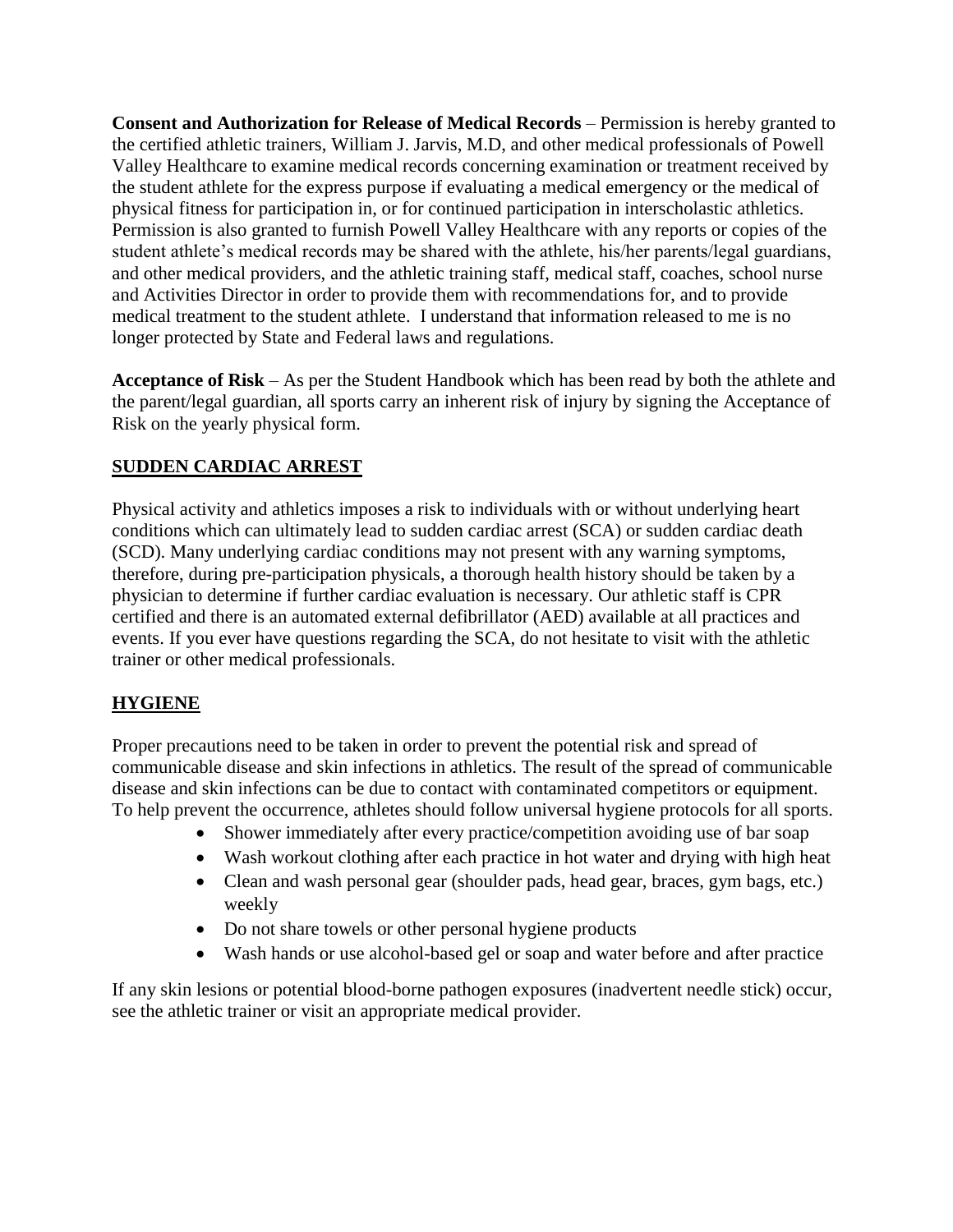#### **WEIGHT AND NUTRITION**

Proper nutrition in essential for weight management, optimal athletic performance, and proper development and growth. Certain nutrients aid in the healing of injured tissue (calcium and vitamin D for bone and skeletal muscle health). Individuals participating in athletics need to maintain a proper diet and adequate hydration at all times, but most importantly during the sports season. Athletes should drink fluids before, during, and after activity paying attention to how much weight they lost during practice/competition. For every pound of body weight lost, 20-30 ounces of fluids should be consumed. Questions about proper nutrition and weight management can be brought to the athletic trainer or any other appropriate medical professional.

#### **SUNDAY PARTICIPATION**

Under WHSAA rules, there will be no interscholastic activity scheduled on Sunday. There also shall be no practices on Sunday.

#### **WEDNESDAY EVENING PRACTICES**

Wednesday evening has been designated family night by Park County School District #1. All school activities for students will be dismissed, showered and out of the building by 6:00 p.m. on Wednesday evenings.

#### **CANCELLATION OF A SCHEDULED EVENT**

All coaches/sponsors have the authority to cancel practice sessions for good reasons. The coach/sponsor will contact the students with this information as soon as possible.

The Activities Office will have the authority for event cancellation. Administrators, coaches, sponsors, and students will be notified as soon as possible of such decisions. In normal circumstances, the coach/sponsor involved in the activity will be part of the decision making team when cancellation becomes a possibility.

#### **INCLEMENT WEATHER SITUATIONS**

When school is dismissed early due to inclement weather, no practice or open gym will be conducted. All students will go home. When school start time is delayed due to inclement weather, no morning practices will be held. When school is cancelled, no practice or open gym will be held.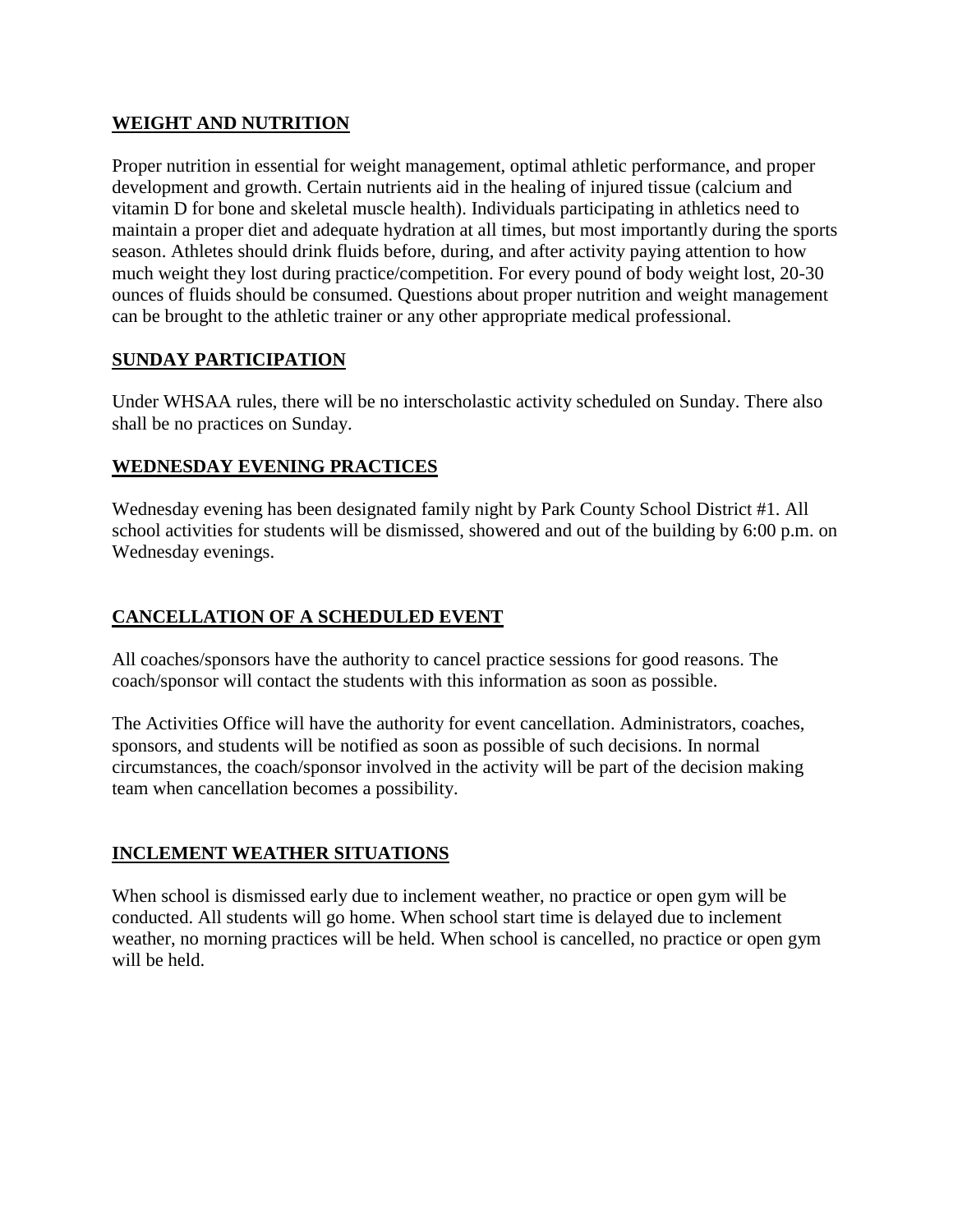#### **DRESS CODE**

In an effort to maintain a high level of class, every member of a team/group, from the manager to the coach/sponsor, needs to dress professionally for competitions; blue jeans are not permitted. In addition, athletes are expected to dress decently for practice; revealing clothing should be avoided.

#### **MANAGERS**

Managers play an important role and can contribute to the success of a team. That said, special consideration should be given to the selection of managers. Managers must comply with the same behavioral expectations as athletes.

#### **TRAVEL INFORMATION AND PROCEDURES**

Powell High School takes great pride in the reputation that has been developed through the way our activity groups represent Powell. The way students conduct themselves on buses, in restaurants, at gymnasiums, etc., is a direct reflection of the team and the coaching staff.

The coaches/sponsors are responsible for the welfare and conduct of students on and off the bus. Any problems that occur on a trip will be reported to the Athletic Director upon return. The following areas are designed to make each trip run as smoothly as possible.

#### **SUPERVISION**

Coaches/Sponsors should be dispersed throughout the bus to better supervise students. When only one coach/sponsor is on the bus, he/she should sit in a location that affords him/her the best opportunity for supervision. If boys and girls are traveling together on the same bus (including managers), the genders should be completely separated (one gender in the front half and one gender in the back half of the bus). At least one coach or sponsor must sit in the middle or separating the two genders. A coach/sponsor should regularly walk the aisle to check on students.

#### **OVERNIGHT SUPERVISION OF STUDENTS**

Special consideration should be given to rooming arrangements and supervision during overnight travel so as to minimize student misbehavior. The following expectations and recommendations are intended to help coaches and sponsors successfully supervise students in hotels:

- Girls are to room with girls, and boys are to room with boys. Boys are never permitted in a girls' room, and girls are never permitted in a boys' room.
- Rooms with adjoining doors should be avoided. If they cannot be, doors must connect rooms with students of the same gender.
- Coaches should communicate a "lights out" time to students and then make a sweep of the hallway to make sure students are compliant.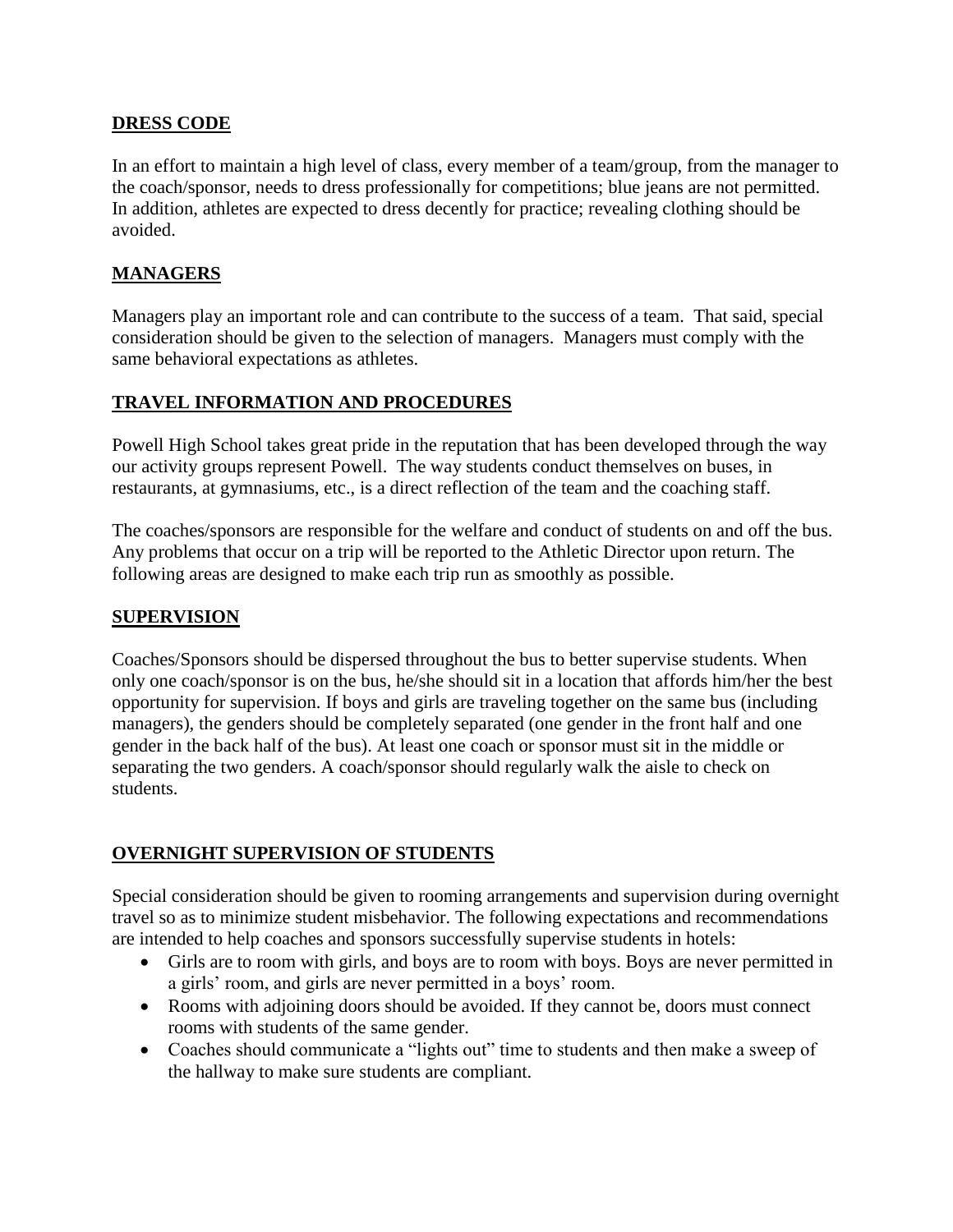- Room checks should be conducted with two coaches/sponsors entering a room together whenever possible. Notice should be given to students prior to the checks to ensure that students are fully dressed, etc.
- Some coaches find it helpful to put painter's tape on the door frame after students are supposed to be in their rooms. If the tape is torn in the morning, the coach knows that the door was opened and students may have left their room.
- Incidents of serious misbehavior must be reported to the school administration. Law violations should be reported to the local (the community in which the hotel is located) law enforcement agency.

#### **Dress**

Coaches/Sponsors and participants are expected to dress appropriately at all times. Students/Athletes traveling to events that do not have access to a locker room may wear sportspecific apparel (e.g., travel warm ups) or dress clothes (e.g., dresses, skirts, button-up shirts and ties). Students/Athletes traveling to events that do have access to a locker room should wear dress clothes (e.g., dresses, skirts, button-up shirts and ties). Students/Athletes may wear sportspecific apparel (e.g. travel warm ups) on the way home from an event for comfort if the team is not stopping at a restaurant. Blue jeans, pajama pants, slippers and non-team sweats are not permitted. In all cases, weather should be considered when determining dress expectations (students wearing flip-flops while traveling in the winter is not appropriate).

#### **Meals**

Students will be responsible for ALL meals during the regular season. The District will purchase ALL meals at a Regional or State culminating event. The District will purchase a maximum of three (3) meals per day. Those activities that have a Conference competition…these events will be on the students to purchase meals as the WHSAA does not recognize these competitions as a culminating event.

#### **Eating on the bus**

On athletic trips the coach and driver will allow students to eat on the bus according to the coach's itinerary. Students are expected to place their trash in the wastebasket or trash bags that are distributed throughout the bus. Drink containers shall be spill proof. On non-athletic events, food will not be eaten on the bus on trips of 50 miles or less. Sunflower seeds, etc., are not allowed on any bus.

#### **TRAVELING WITH THE TEAM**

The School District, coach/sponsor and driver are responsible for the student on the trip from the time students are picked up until they are returned to the designated unloading location. This means that no student may be dropped off at any location other than the designated unloading location unless prior arrangements have been made between parents, the school administration, coach/sponsor, and the Director of Transportation.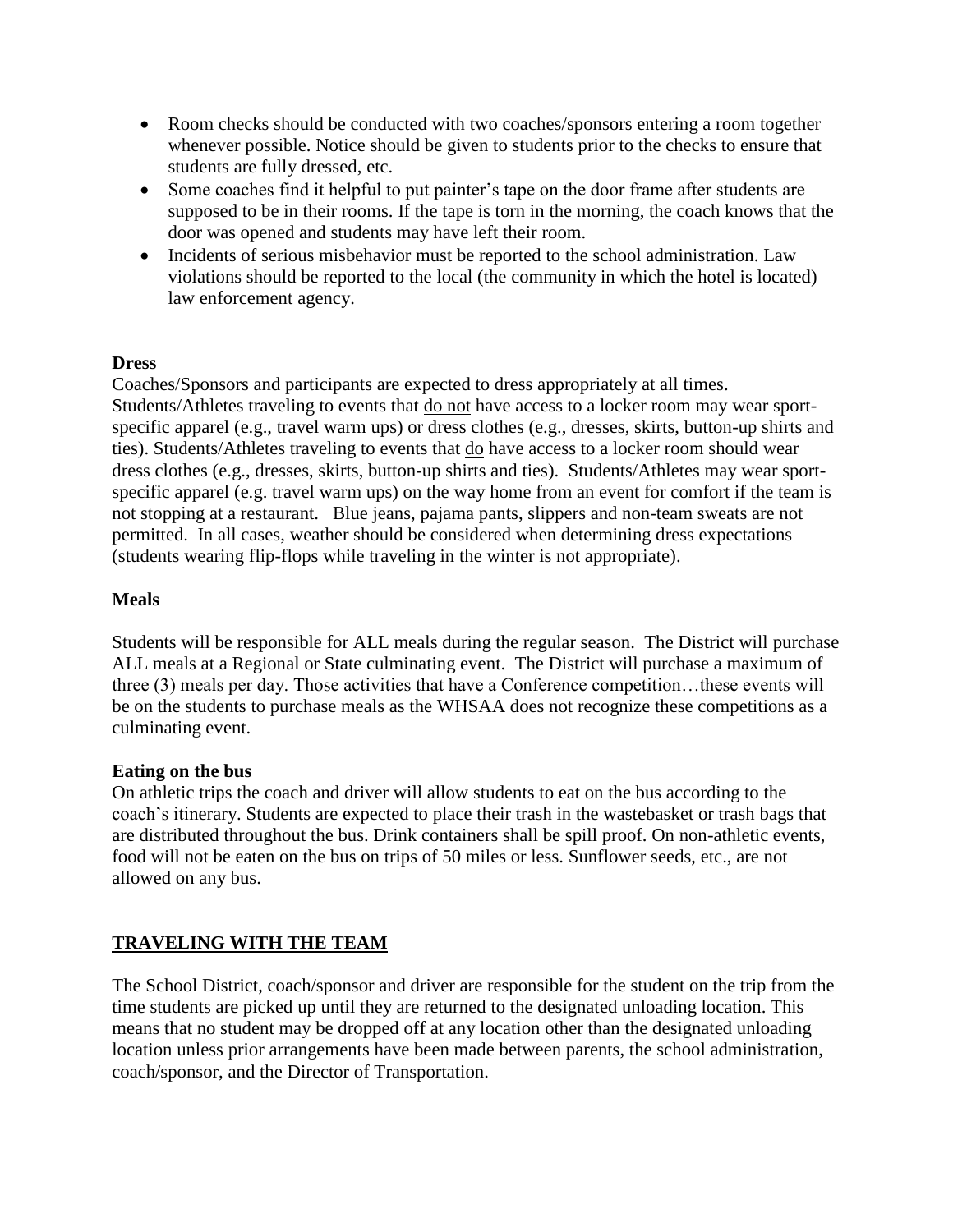It is our philosophy that participants should travel on the team bus: however, certain circumstances make doing so unfeasible. If a student needs to be released to his/her parent/guardian following an event, the parent/guardian must provide a written request to the coach/sponsor prior to the student being released. If the student needs to be released to someone other than a parent/guardian following an event, the parent/guardian must submit the Permission to Travel with Parent form **in advance** of the trip (See forms section for sample). If this form is not on file prior to the event, the student will not be released to anyone except a parent/guardian. The Permission to Travel with Parent form must be submitted **in advance** of the trip for all other requests; e.g., for a student to travel to an event with a parent.

#### **INVENTORY AND CARE OF EQUIPMENT**

Every student will be given equipment and/or uniforms that are provided by the School District. Students are responsible for these items. Lost or damaged items will result in a fine being levied upon the student for replacement cost of the lost item. All uniforms and equipment must be returned after the season within the timeline established by the coach.

#### **MULTI-SPORT PARTICIPATION WITHIN ONE SEASON**

According to WHSAA rule 5.1.1, "A pupil may not participate in two school sports at the same time. However, during a season when one sport is over, a student may switch to another sport which runs concurrently. A sports season ends after the completion of that sport's culminating event. As per 7.4.0, a member school's season ends the day after elimination from the culminating event in that sport."

At Powell High School, students are permitted to participate as stated in rule 5.1.1 above. However, those students who move from one sport to another at the conclusion of a season are not allowed to take the place of a student who has competed for the duration of the season if there are limited entries in an event. For example, a PHS student who competes for the cross country team after completing a season with the golf team will not be eligible to take the place of another PHS student to compete at the state cross country competition if there are not enough positions available for all competitors on the team. If there are enough available positions, the student coming from golf may compete at the state meet. This rule recognizes the efforts put forth by those students who compete with a team for the duration of a season and protects their commitment to doing so.

#### **LETTER CLUB**

Students who letter in athletics are considered members of the Powell High School Letterman's Club. Each year, senior Letter Club members elect six officers – male and female presidents, vice presidents, and secretaries – to represent them in discussions about athletics. The Letter Club benefits from concessions sales during the winter sports season. Members are expected to work at the concession stand at least one time during the winter season. Letter Club officers help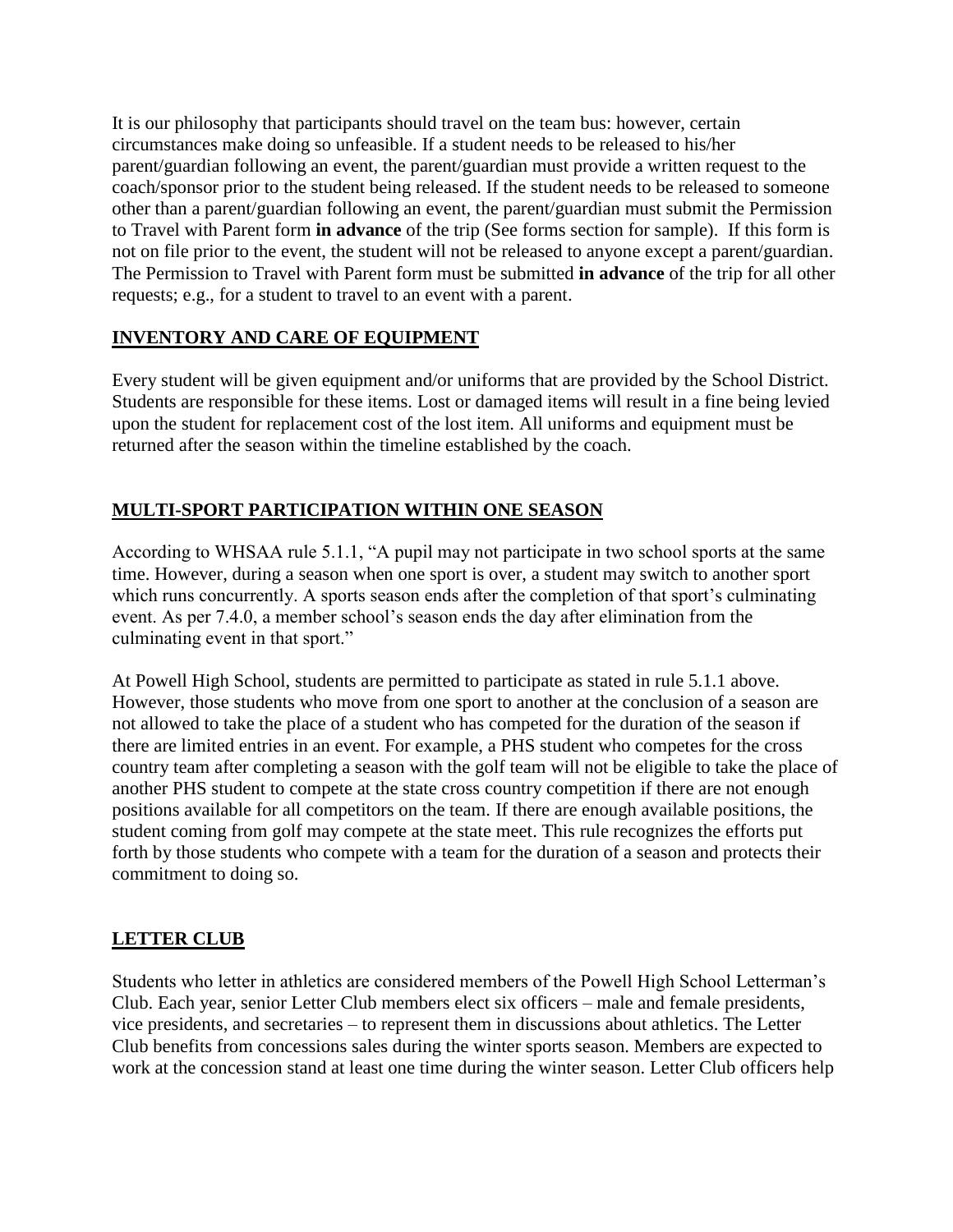decide how the concession money is spent each year, with priority going toward student athlete recognition and facility enhancements.

#### **AWARDING OF LETTERS**

Activity awards are presented to students for participation and achievement in a variety of activities. Students must complete the season and display good sportsmanship in order to be eligible for an award. Each coach/sponsor will be responsible for establishing the lettering criteria for their activity and provide written copies of the lettering criteria to each student and the Activities Office. This needs to be done each season or school year. Those students who do not earn a Letter but meet the criteria above will receive a certificate of participation.

- I. First Varsity Letter Recipient shall receive:
	- A. Letter Certificate
	- B. Letter
	- C. Insert emblematic of the activity
	- D.
- II. First Varsity Letter (in second or succeeding activities) Recipient shall receive:
	- A. Letter Certificate
	- B. Insert emblematic of the activity
	- $\mathcal{C}$
- III. Second and Succeeding Letters (in same activity) Recipient shall receive:
	- A. Letter Certificate
	- B. Service Bar

#### **Powell High School Athletics Lettering Criteria**

#### **FOOTBALL (Varsity)**

- $\triangleright$  Played in minimum of 8 quarters and be unanimously nominated by the coaching staff.
- $\triangleright$  Successfully completed the season.
- $\triangleright$  Senior who successfully completed his sophomore and junior seasons even though not accumulating 14 quarters.
- $\triangleright$  Coaches determine lettering injured player based upon whether he would have lettered if he had not been injured.
- $\triangleright$  Any senior who has been a member of the team for three seasons and has not met other criteria will letter.
- $\triangleright$  Allow for coach's discretion when there are unique situations.

#### **TENNIS (Varsity)**

- $\triangleright$  Oualify to play on Regional Team
- $\triangleright$  Any athlete who has participated in 50% of the varsity matches.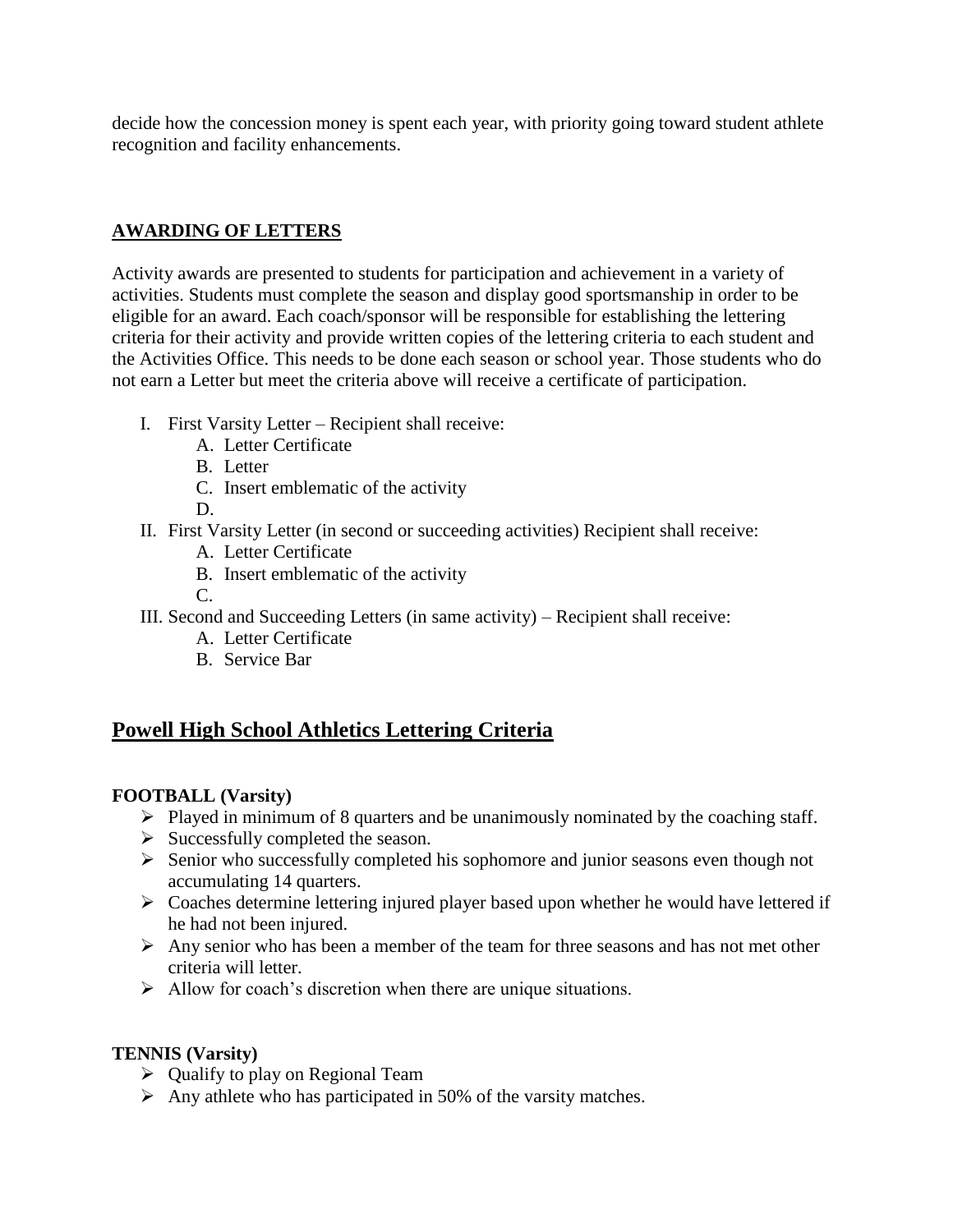- $\triangleright$  Any senior who has been a member of the team for three seasons and has not met other criteria will letter.
- $\triangleright$  Allow for coach's discretion when there are unique situations.

#### **CROSS COUNTRY (Varsity)**

- $\triangleright$  Run at the Varsity level prior to Conference and State meets.
- $\triangleright$  Be one of the top 7 runners going to the Regional meet, providing times are considered competitive.
- $\triangleright$  Be one of the 7 runners going to the State meet, providing times are considered competitive.
- $\triangleright$  Participate in the sport for the majority of the season.
- $\triangleright$  Any senior who has been a member of the team for three seasons and has not met other criteria will letter.
- $\triangleright$  Allow for coach's discretion when there are unique situations.

#### **VOLLEYBALL (Varsity)**

- $\triangleright$  A player must be a member of the 12 player tournament team or an individual who has managed for the entire season.
- $\triangleright$  Any senior who has been a member of the team for three seasons and has not met other criteria will letter.
- $\triangleright$  Allow for coach's discretion when there are unique situations.

#### **GOLF (Varsity)**

- $\triangleright$  A player must play as a member of the varsity team in two meets during the fall season.
- $\triangleright$  Any senior who has been a member of the team for three seasons and has not met other criteria will letter.
- $\triangleright$  Allow for coach's discretion when there are unique situations.

#### **BOYS AND GIRLS BASKETBALL (Varsity)**

- $\triangleright$  A player must be a member of the 12 player tournament team or an individual who has managed for the entire season.
- $\triangleright$  Any senior who has been a member of the team for three seasons and has not met other criteria will letter.
- $\triangleright$  Allow for coach's discretion when there are unique situations.

#### **GIRLS SWIMMING (Varsity)**

- $\triangleright$  Oualify for State
- $\triangleright$  Any senior who has participated on the team for four years and has positively contributed to the team.
- $\triangleright$  Allow for coach's discretion when there are unique situations.

#### **BOYS SWIMMING (Varsity)**

- $\triangleright$  Qualify for State
- $\triangleright$  Any senior who has been a member of the team for three seasons and has not met other criteria will letter.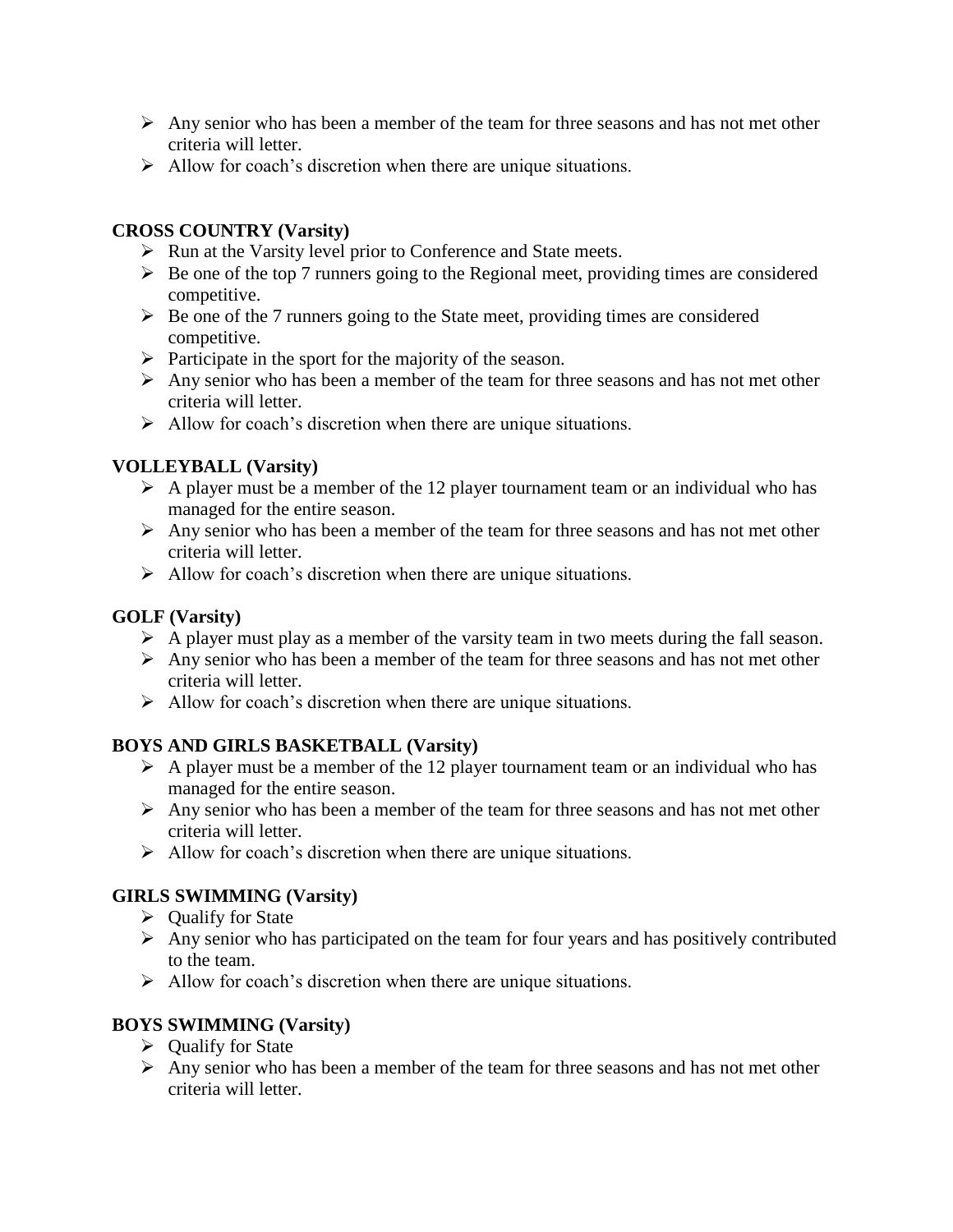$\triangleright$  Allow for coach's discretion when there are unique situations.

#### **WRESTLING (Varsity)**

- $\triangleright$  Varsity wrestler all year
- $\triangleright$  Successfully completes entire season
- $\triangleright$  Senior wrestler for four years
- $\triangleright$  Scored 30 dual points varsity
- $\triangleright$  Placement in a varsity tournament Includes Regionals and State
- $\triangleright$  Any senior who has been a member of the team for three seasons and has not met other criteria will letter.
- $\triangleright$  Allow for coach's discretion when there are unique situations.

#### **TRACK (Varsity)**

- $\triangleright$  Score at least 6 varsity points during the season, or be a competing member of the varsity team (1 of the top 3 in each event) in ¾ of the meets during the season.
- $\triangleright$  Score any fraction of a point in any event at the regional or state track meet.
- $\triangleright$  Qualify for State.
- $\triangleright$  Any senior who has been a member of the team for three seasons and has not met other criteria will letter.
- $\triangleright$  Allow for coach's discretion when there are unique situations.

#### **GIRLS SOCCER (Varsity)**

- $\triangleright$  Athletes must play in 12 varsity soccer match halves.
- Member of Regional or State Team, does not include Jamboree games.
- $\triangleright$  Any senior who has been a member of the team for three seasons and has not met other criteria will letter.
- $\triangleright$  Allow for coach's discretion when there are unique situations.

#### **BOYS SOCCER (Varsity)**

- $\triangleright$  Athletes must play in 11 varsity soccer match halves.
- $\triangleright$  Athletes must successfully complete the season.
- Member of Regional or State Team, does not include Jamboree games.
- $\triangleright$  Any senior who has been a member of the team for three seasons and has not met other criteria will letter.
- $\triangleright$  Allow for coach's discretion when there are unique situations.

#### **DANCE TEAM**

- $\triangleright$  Attend all practice and performances.
- $\triangleright$  Be a member of the State dance team.
- $\triangleright$  Any senior who has been a member of the team for three seasons and has not met other criteria will letter.
- $\triangleright$  Allow for coach's discretion when there are unique situations.